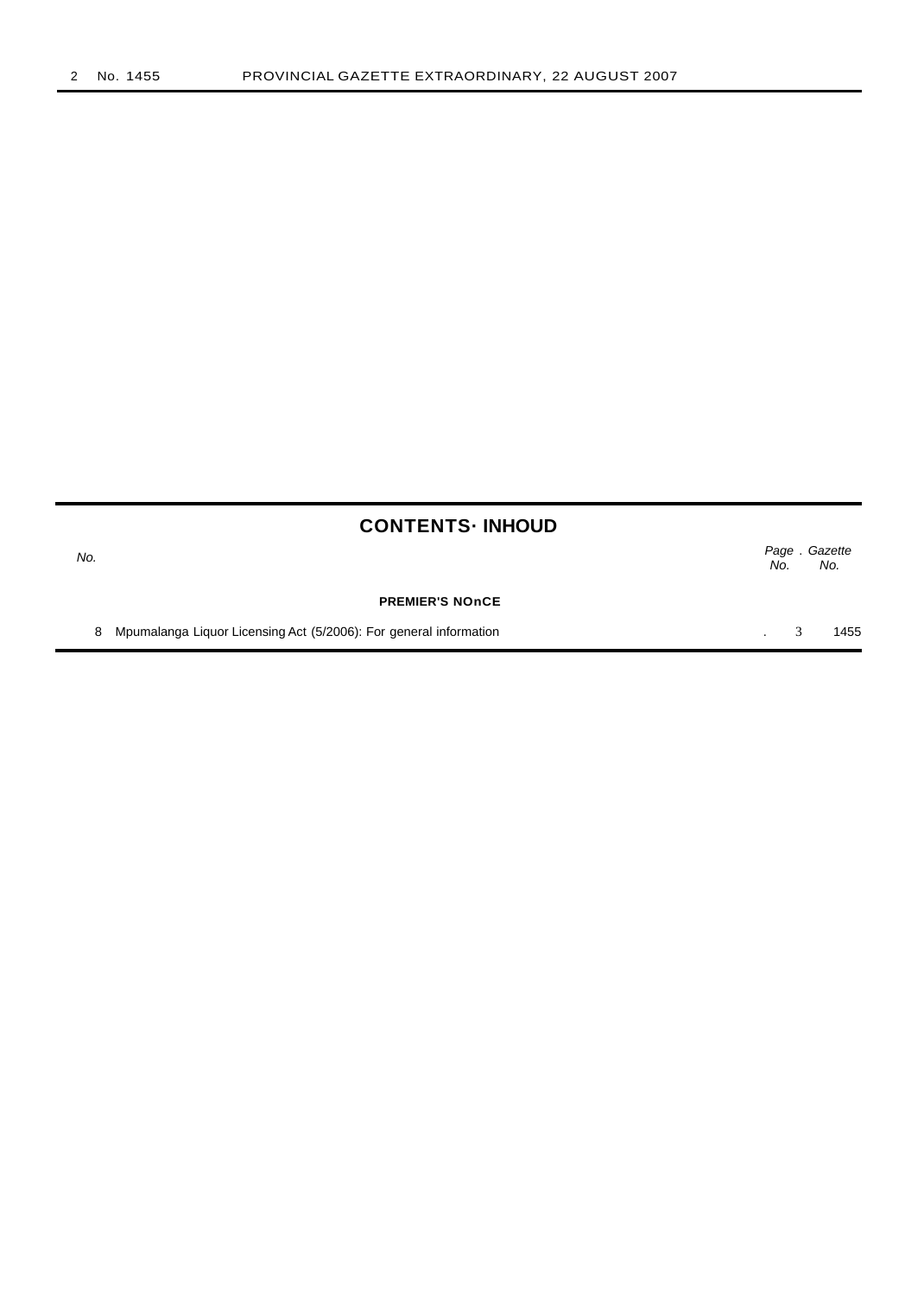# **PREMIER'S NOTICE**

**No.8**

# **22 August 2007**

# **MPUMALANGA LIQUOR LICENCING ACT, (ACT NO.5 OF 2006)**

**It** is hereby notified that I, **Thabang Sampson Phathakge Makwetla,** in my capacity as Premier of the Mpumalanga Province, have, in terms of section 121 of the Constitution of the Republic of South Africa, 1996, assented to the Mpumalanga Liquor Licensing Act, 2006. **The** Mpumalanga Liquor Licencing Act, 2006 (Act No.5 of 2006), is hereby published for general information.

**T.S.P. MAKWETLA PREMIER: MPUMALANGA PROVINCE DATE: 07 May 2007**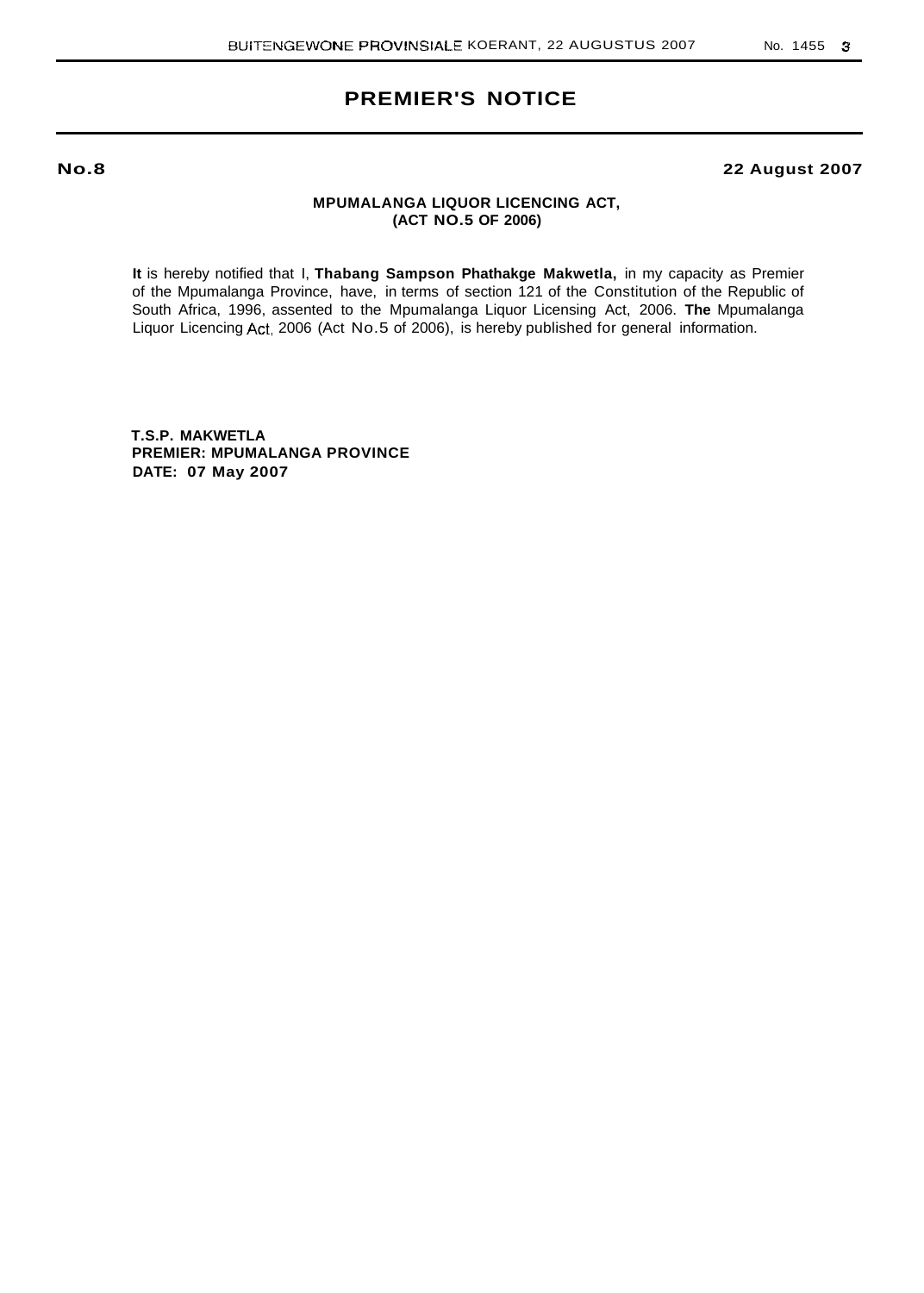## **MPUMALANGA LIQUOR LICENCING ACT, 2006**

**To provide for the regulation of the liquor industry in the Province; and for matters connected therewith.**

**BE IT ENACTED** by the Provincial Legislature of the Province of Mpumalanga, as follows:

**1. Definitions** (1) In this Act, unless the context indicates otherwise-

**"Authority"** means the Mpumalanga Liquor Authority established in terms of section 4:

**"beer"** means -

- (a) a drink manufactured by the fermentation of a mash of malt, with or without cereals and flavoured with hops;
- (b) ale, cider or stout; or
- (c) any substance or other fermented drink-
	- (i) manufactured as or sold under the name of beer, ale, cider or stout; or
	- $(i)$  declared to be beer in terms of section  $42(2)(a)(i)$  of the National Act,

if it contains more than one per cent by volume of alcohol, but does not include traditional African beer;

**"Constitution"** means the Constitution of the Republic of South Africa, 1996;

**"controlling interest",** in relation to any business or undertaking, means any interest of whatever nature enabling the holder thereof to exercise, directly or indirectly, any control whatsoever over the activities of the business or undertaking;

**"co-operative"** means a co-operative as defined in the Co-operatives Act, 1981 (Act No. 91 of 1981);

**"Court"** means any institution vested with judicial authority of the Republic of South Africa as contemplated in section 166 of the Constitution;

**"Department"** means the Department responsible for the administration of liquor matters in the Province;

**"Executive Council"** means the Executive Council of the Province established in terms of section 132 of the Constitution;

**"financial year"** means -

(a) the period from the date on which this Act takes effect to the last day of March in the following year; and

(b) each period of twelve months thereafter, ending on the last day of March of each year;

**"inspector"** means any person designated as such in terms of section 52 or 53 of this Act;

**"licence"** means a liquor licence referred to in section 33;

**"licenced person"** means a person approved to be issued a licence;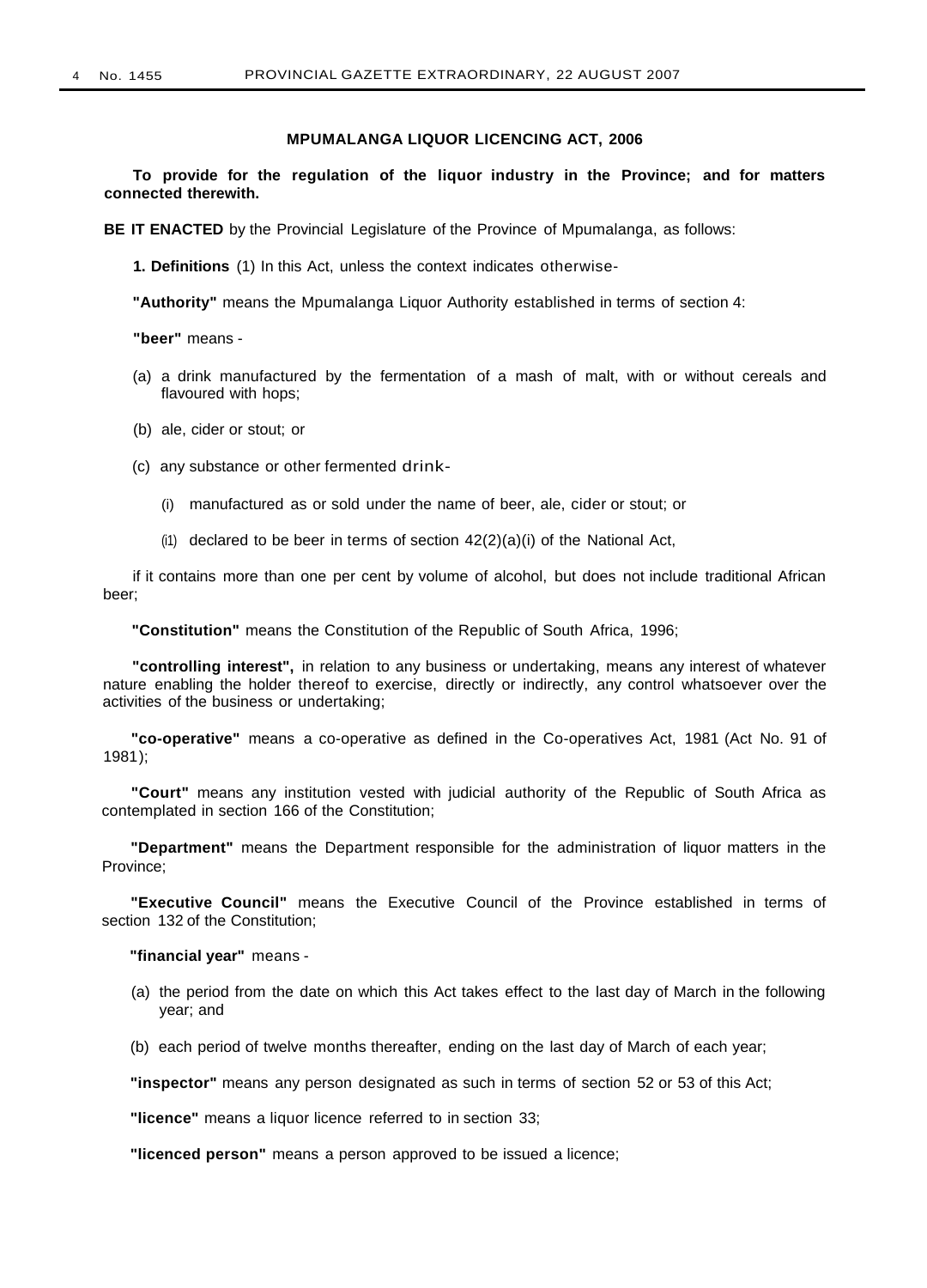"licenced premises" means the premises on which liquor may be sold under a licence;

"liquor" means -

- (a) any liquor product as defined in section 1 of the Liquor Products Act, 1989;
- (b) any beer or traditional African beer; or
- (c) any other substance or drink declared to be liquor in terms of section  $42(2)(a)(i)$  of the National Act;

"Member of the Executive Council" means the Member of the Executive Council responsible for the administration of liquor matters in the Province;

"methylated spirits" means -

- (a) spirits denatured in accordance with any law on the denaturation or methylation of spirits;
- (b) any other denatured, medicated, perfumed or otherwise treated spirits declared to be methylated spirits in terms of section 42(2)(a)(ii) of the National Act,

and shall, for purposes of section 6, and with due regard to the provisions of section 49, be deemed to be liquor;

"micro-manufacturer" means a person licenced as such in terms of this Act to manufacture liquor at or below the prescribed threshold volume as determined by the Minister responsible for liquor affairs in terms of the National Act;

"Minister" means a Minister within the National Sphere of Government;

"municipality" means any local government structure contemplated in section 155 of the Constitution or any other applicable law;

"National Act" means the Liquor Act, 2003 (Act No. 59 of 2003);

"Premier" means the Premier of the Province as contemplated in section 125(1) of the Constitution;

"premises" includes any place, land, building, conveyance, or any part thereof;

"prescribe" means prescribed by regulation and "prescribed" has a corresponding meaning;

"Province" means the Province of Mpumalanga as contemplated in section 103(1 )(f) of the Constitution;

"Provincial Legislature" means the Provincial Legislature of the Province as referred to in section 104 of the Constitution:

"regulation" means any regulation made under this Act;

"sell" includes exchange or keep, offer, display, deliver, supply, give, provide or dispose of for sale, or authorise, direct or allow a sale, and "sale" and "seller" have corresponding meanings;

"special liquor licence" means a licence issued in terms of either section 33(1)(d) or section 33(1)(e);

"traditional African beer" means a fermented liquid -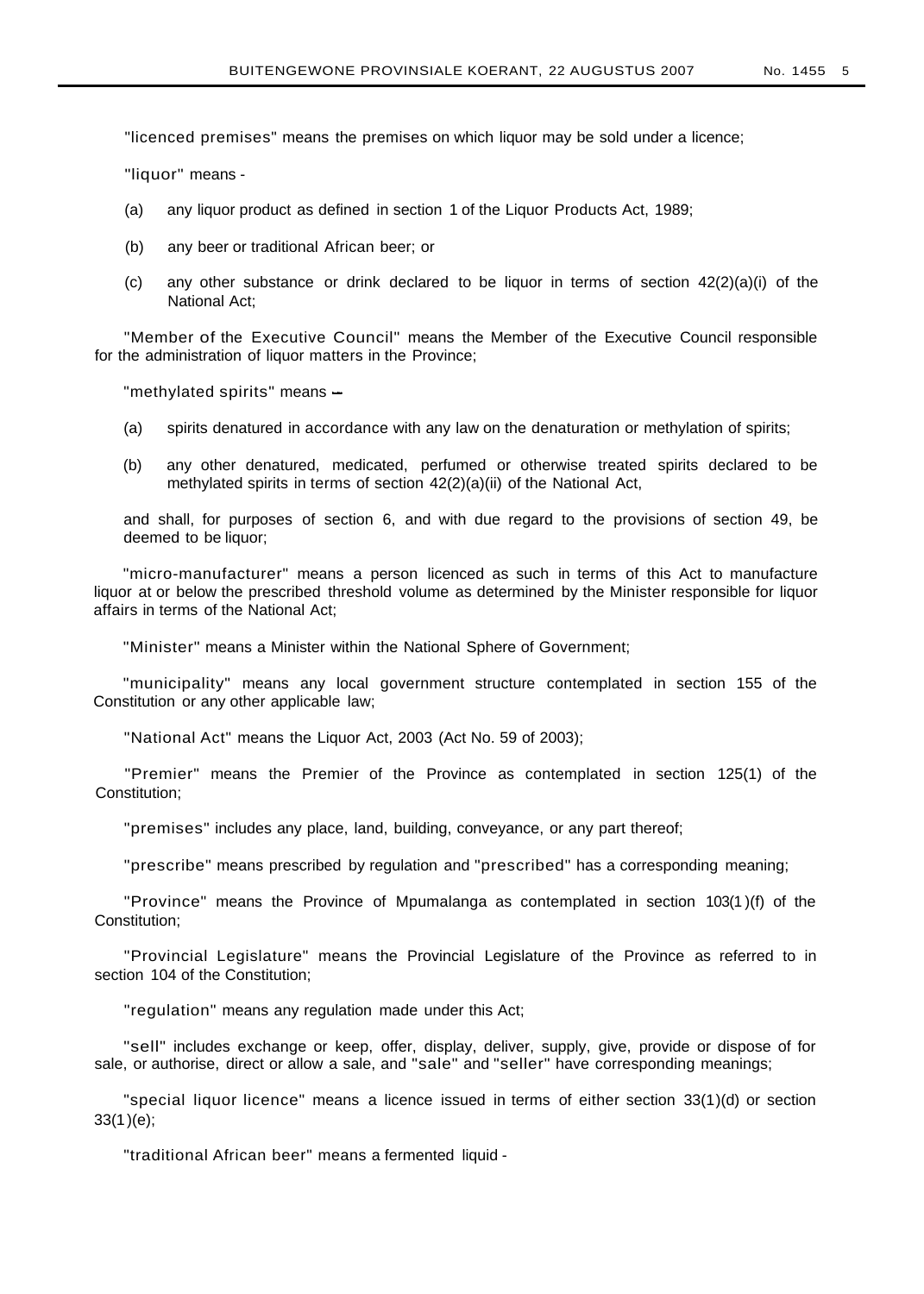- (a) made by-
	- (i) the fermentation of malt, unmalted grain or meal of the cereals sorghum, maize, finger millet or pearl millet, with no more than five per cent sugar by weight relative to the combined weight of all the malt, grain or cereal ingredients; or
	- (ii) combining traditional African beer powder with water;
- (b) with no addition of ethyl alcohol;
- (c) with an alcohol content not exceeding 3,5 per cent by volume;
- (d) in a state of fermentation, or of which the fermentation has not been arrested;
- (e) not containing or flavoured with hops or any product derived from hops; and
- (f) any other substance or fermented drink declared to be African beer in terms of section 42(2)(a)(i) of the National Act;

**"traditional African beer powder"** means a dry product-

- (a) comprising-
	- (i) not more than three parts by mass of milled sorghum or maize malt; and
	- (ii) not less than seven parts by mass of milled precooked maize or sorghum unmalted grain or meal; and
- (b) which
	- (i) does not contain any sugar derived from any source;
	- (ii) does not contain, and is not flavoured with, hops or products derived from hops; and
	- (iii) may contain active dry yeast added as a processing aid;

**"supply"** with regard to any liquor, means to place a person in possession or control of the liquor and **"supply"** as a noun and **"supplier"** have corresponding meanings;

**"this Act"** includes any regulation made under this Act.

(2) Where in this Act any functionary is required to take a decision in consultation with another functionary, such decision shall require the concurrence of such other functionary.

2. **Application of Act.** This Act shall not apply to -

- (a) an officer as defined in section 1(1) of the Customs and Excise Act, 1964 (Act No. 91 of 1964), in the performance of his or her functions as such;
- (b) an administrator of a deceased or insolvent estate, in the administration of that estate;
- (c) a sheriff or any other officer acting in terms of an order of a Court, Judge or Magistrate, in the performance of his or her functions as such;
- (d) the commander of an aircraft of an air service licenced in terms of the Air Services Licencing Act, 1990 (Act No. 115 of 1990), to provide a scheduled air transport service, with regard to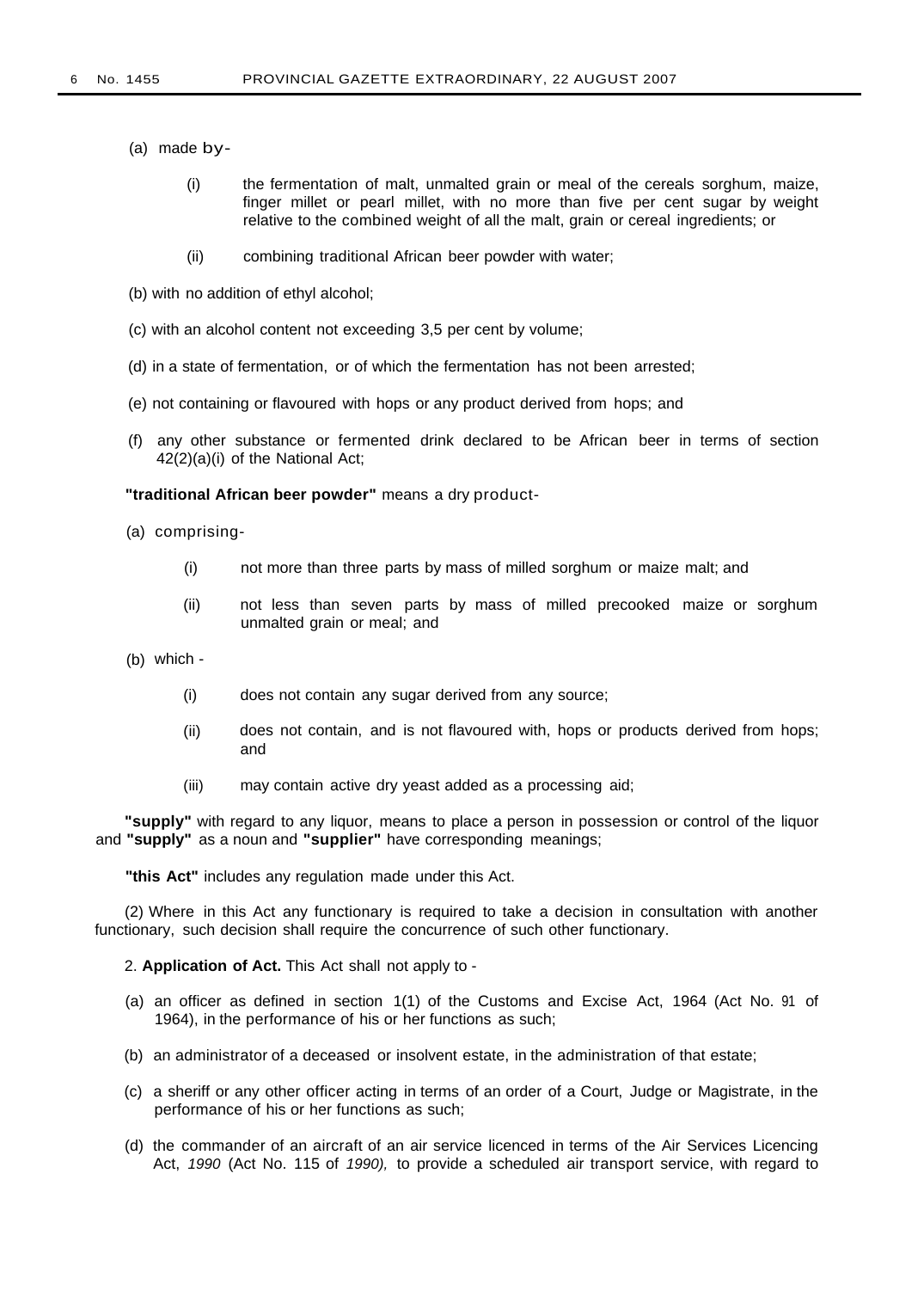the sale of liquor to a passenger on authority on that aircraft while on a flight of not less than 100 kilometres from one airport in the Republic of South Africa to another airport;

- (e) a person, with regard to the sale of any spiritous or distilled perfumery or medicated spirits, which perfumery or spirit is not methylated spirits;
- (f) the manufacturer of sweets containing not more than two per cent by mass of alcohol, with regard to the sale of those sweets to a licenced person.

3. Functions of Member of the Executive Council. The Member of the Executive Council shall-

- (a) advise the Premier, or fum ish a report or recommendation to the Premier, on any matter referred to him or her by the Premier for consideration and arising from the application of this Act;
- (b) advise the Premier on matters of policy, norms and standards concerning any aspect of the liquor industry and the Member of the Executive Council may request the assistance of the Authority to assist him or her in this regard;
- (c) annually provide the National Minister responsible for liquor matters, and the Executive Council, with the information contained in the Provincial Liquor Register as contemplated in section  $6(1)(d)$ ;
- (d) Perform such other functions as contemplated in terms of this Act.

4. Establishment. There is hereby established a juristic person to be known as the Mpumalanga Liquor Authority.

5. Objects of the Act. (1) The objects of this Act shall be to provide for the regulation of micromanufacturing and sale of liquor in the Province, the facilitation of the entry of new participants into the liquor industry and ensuring that all participants in the liquor industry fully comply with all applicable legal prescripts pertaining to the liquor industry in the Province and to address and reduce the economic and social costs of excessive alcohol consumption.

(2) In achieving its objects, the Authority shall endeavour to progressively increase its own revenue generation and collection.

6. Powers and functions of the Authority. (1) In the exercise of its powers and the performance of its functions, the Authority shall -

- (a) licence applicants in terms of this Act;
- (b) facilitate the entry of new participants into the liquor industry;
- (c) ensure that all participants in the liquor industry fully comply with all applicable legal prescripts pertaining to the liquor industry;
- (d) establish and maintain a Provincial Liquor Register of all persons and entities licenced in terms of this Act, a description of the category of licence in each instance, the validity period of such licence and a description of the licenced premises concerned in each instance;
- (e) advise the Member of the Executive Councilor furnish reports or recommendations to the Member of the Executive Council on any matter referred to the Authority by the Member of the Executive Council for consideration;
- (f) advise the Member of the Executive Councilor furnish reports or recommendations to the Member of the Executive Council on any matter in respect of the administration of this Act and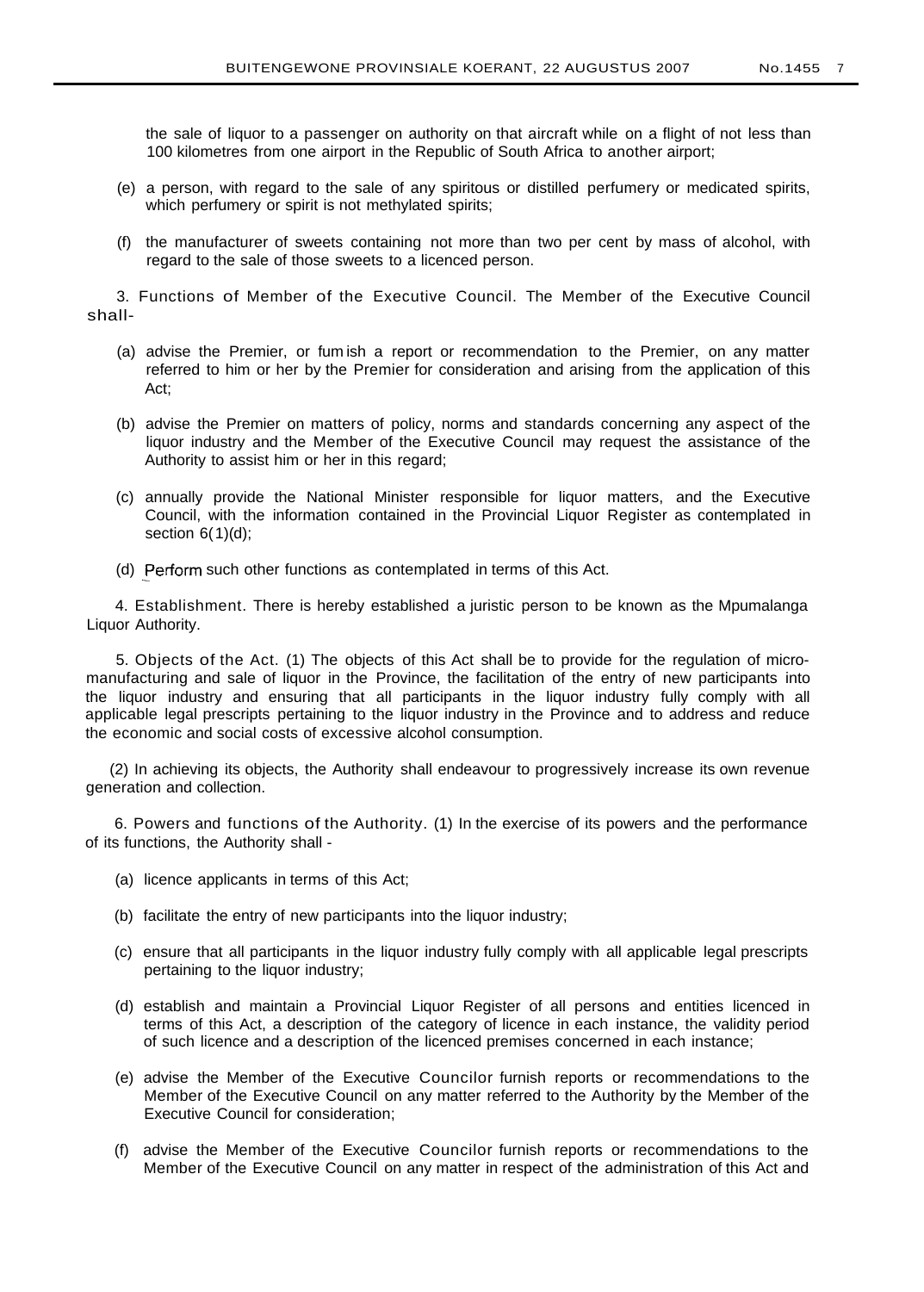which requires the attention of the Member of the Executive Council with specific emphasis on the facilitation of the entry of new participants into the liquor industry, including incentive schemes in this regard, as well as ensuring that all participants in the liquor industry fully comply with all applicable legal prescripts pertaining to the liquor industry:

- (g) implement incentive schemes approved and prescribed by the Member of the Executive Council; and
- (h) advise the Member of the Executive Council on the social impact of alcohol abuse.

(2) The Authority shall exercise and perform its powers and functions with due regard to section 104, read with section 125 of the Constitution, section 230 of the Constitution, the Borrowing Powers of Provincial Governments Act, 1996 (Act No. 48 of 1996), the Public Finance Management Act, 1999 (Act NO.1 of 1999), and the provisions of all National Legislation and all National policies, guidelines and directives pertaining to the liquor industry, with specific reference to policies, guidelines and directives pertaining to the transformation of the liquor industry.

(3) The Authority shall exercise and perform its powers and functions, as far as financial and personnel matters are concerned, by-

- (a) developing and implementing, within six months after the coming into operation of this Act, comprehensive policies and programmes regarding all financial and all personnel matters, and subsequently amending such policies and programmes, as and when necessary: Provided that no personnel establishment of the Authority shall be implemented without the prior written approval of the Member of the Executive Council first having been obtained;
- (b) ensuring that the Authority adheres to sound financial management, effective and equitable human resource development and efficient office administration in a responsible, accountable and transparent manner; and
- (c) disciplining, suspending and dismissing officers and employees of the Authority, with due regard to the provisions of the Labour Relations Act, 1995 (Act No. 66 of 1995).

(4) The Authority shall, when acquiring, hiring, leasing, selling, letting, burdening or alienating any goods, supplies or services, duly comply with the provisions of section 25: Provided that the acquisition or disposal of immovable property shall require the prior written approval of the Member of the Executive Council.

(5) The Authority shall, in the exercise and performance of its powers and functions, liaise and consult with all relevant stakeholders, including but not necessarily limited to -

- (a) individuals and communities;
- (b) traditional leaders;
- (c) organs of state as contemplated in section 239 of the Constitution;
- (d) statutory bodies; and
- (e) organized business:

Provided that the Authority shall involve the Department in complying with its obligation to liaise and consult with all relevant stakeholders.

(6) In performing its powers and functions, the Authority may enter into agreements, and in consultation with the Member of the Executive Council, enter into public private partnerships.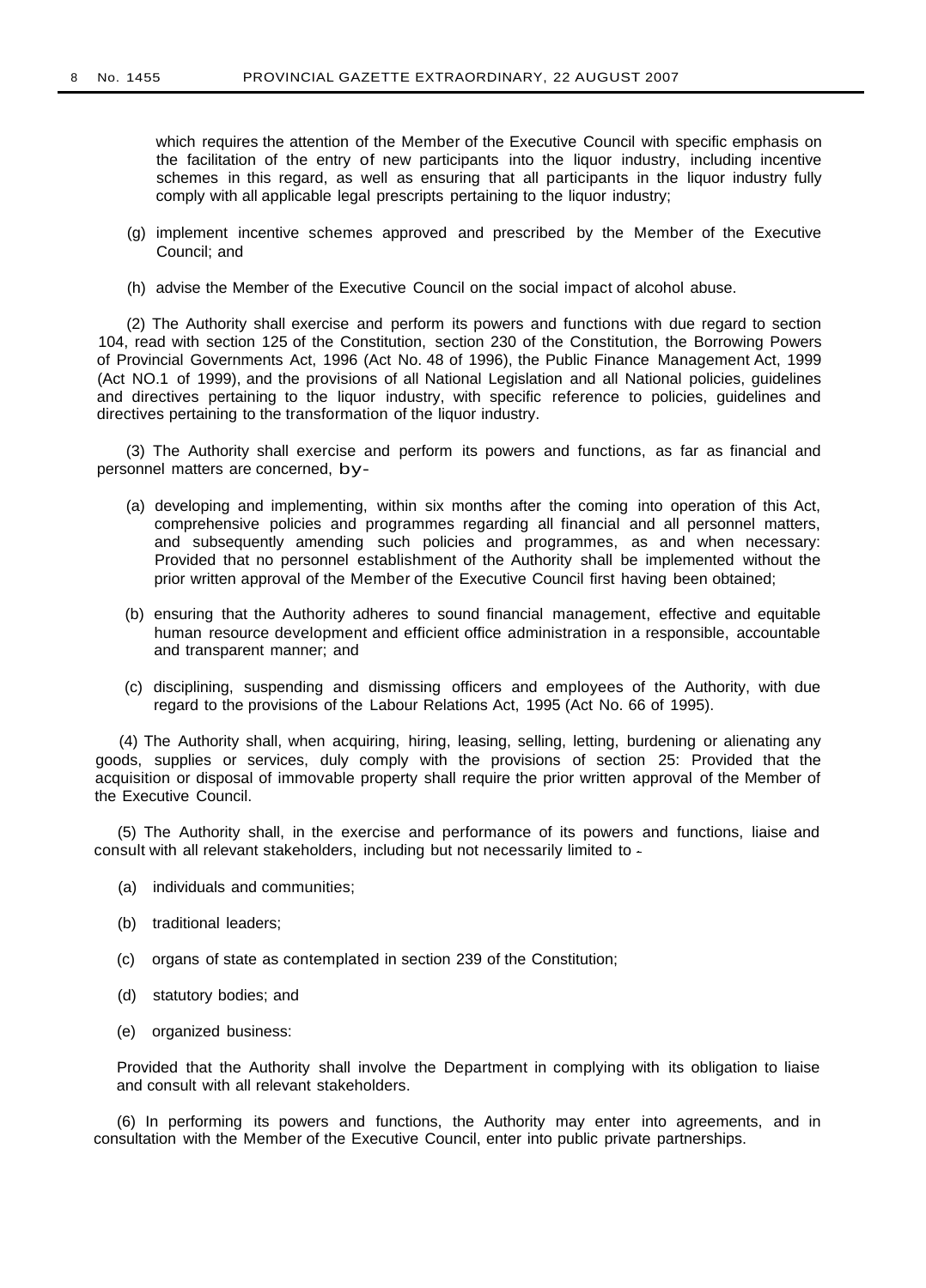(7) In furthering its objects, the Authority may raise funds in accordance with detailed written funding proposals: Provided that each such funding proposal shall, prior to the raising of funds in accordance therewith, be approved in writing by the Member of the Executive Council.

7. **Establishment and composition of Board.** (1) The affairs of the Authority shall be managed and controlled by a Board to be known as the Mpumalanga Liquor Authority Board and which Board shall be the accounting authority for the Authority as contemplated in section 49(2)(a) of the Public Finance Management Act, 1999, and which Board shall exercise and perform the powers and functions conferred or imposed upon the Authority by this Act or any other law.

(2) The Board shall, in respect of the exercise and performance of its powers and functions, including the corporate governance of the Authority, be accountable to the Member of the Executive Council.

(3) The Board shall consist of not fewer than five and not more than seven Members eligible to vote at Board meetings.

(4) The Head of the Department or any other official of the Department so designated by the Head of Department, shall be a Member of the Board, ex officio, without voting powers.

8. **Qualifications for Membership of Board.** The Members shall be -

- (a) fit and proper persons;
- (b) South African citizens;
- (c) broadly representative of the population of the Province; and
- (d) persons who have sufficient knowledge of, or experience in the liquor industry, with specific emphasis on Black Economic Empowerment within the liquor industry.

9. **Procedure for appointment.** (1) The Member of the Executive Council, in consultation with the Executive Council shall, subject to the provisions of subsection (2) and the provisions of section 8, determine and appoint the Members of the Board.

(2) The Member of the Executive Council shall invite, through public invitation, applications for appointment as Member of the Board, within 21 days of the puolication of the said advertisement.

(3) The Member of the Executive Council may, in the event of a vacancy on the Board, and with due regard to section 8, appoint a temporary Member of the Board until such vacancy has been duly filled as contemplated in subsection (2): Provided that the term of office of any such temporary Member may not exceed a period of three months in respect of any specific vacancy on the Board.

(4) The Member of the Executive Council may, in the event of all the positions on the Board being vacant, and with due regard to section 8, appoint persons as temporary Members to constitute an interim Board until such vacancies have been duly filled as contemplated in subsection (2): Provided that the term of office of such interim Board may not exceed a period of six months.

**10. Disqualification of Member.** Notwithstanding the provisions of section 7, 8 or 9, a person is disqualified from being appointed or remaining a Member of the Board if such person -

- (a) is or becomes a Member of the National Assembly or National Council of Provinces, any provincial legislature, municipality or is in the full-time employ of an organ of State, other than the Authority;
- (b) is or becomes subject to a final order of court whereby his or her estate is sequestrated under the Insolvency Act, 1936 (Act No. 24 of 1936), or if his or her estate is sequestrated in terms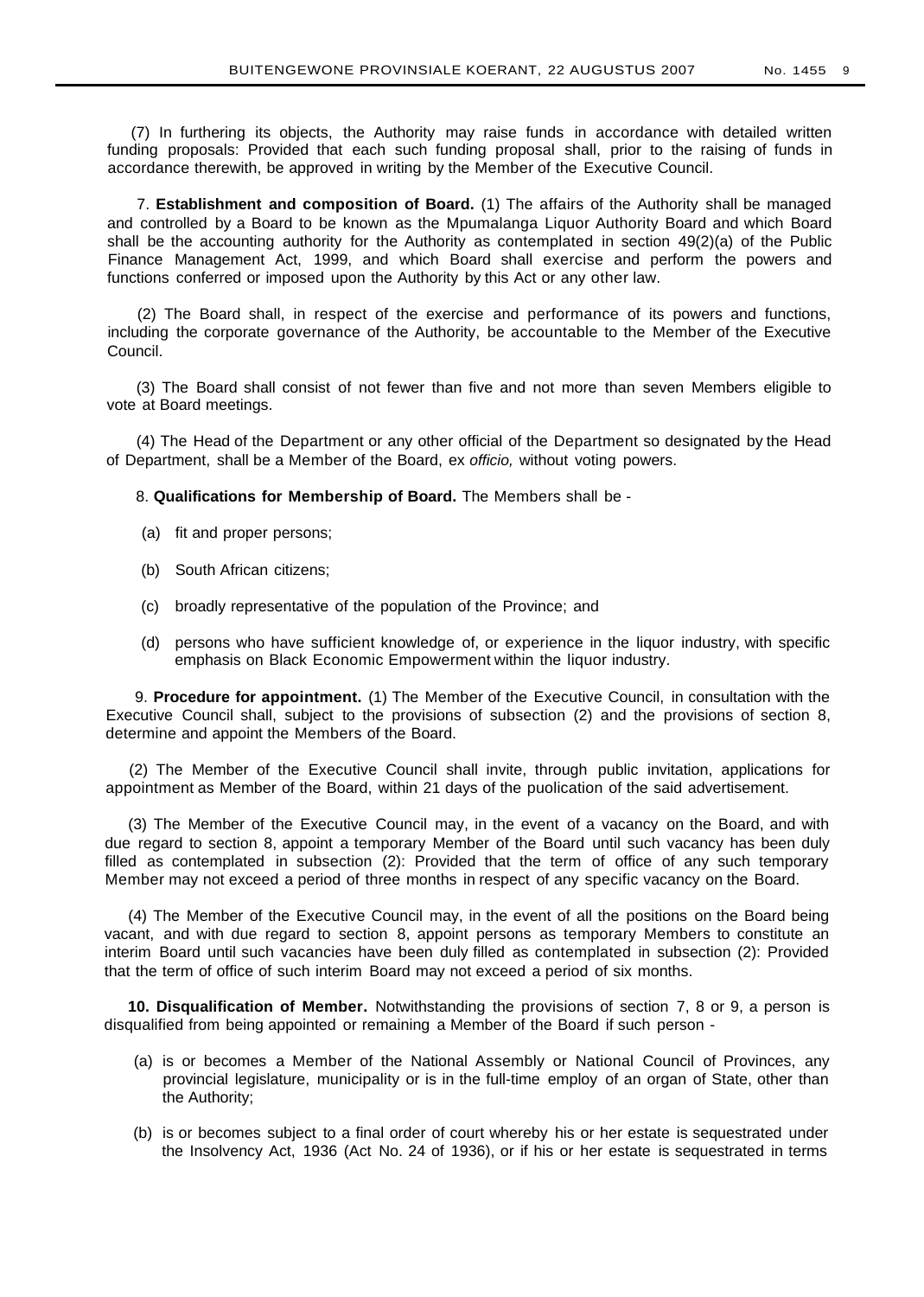of the laws of any other country or territory by a competent court or agency of such country or territory, or if he or she has assigned his or her estate for the benefit of his or her creditors;

- (c) is or becomes subject to an order of a competent court declaring him or her to be of unsound mind or mentally disordered or defective;
- (d) has been convicted of any offence under this Act, or of any other offence which does not involve dishonesty in respect of which he or she was sentenced to imprisonment without the option of a fine for a period of not less than three months, irrespective of whether such imprisonment was wholly or partly suspended or not, unless he or she has received a grant of amnesty or a free pardon, or unless the period of such imprisonment or suspension has expired at least ten years before the date of his or her appointment as Member; or
- (e) has been convicted of an offence involving dishonesty in respect of which he or she was sentenced to imprisonment without the option of a fine for a period of not less than three months, irrespective of whether such imprisonment was wholly or partly suspended or not, unless he or she has received a grant of amnesty or a free pardon, or unless the period of such imprisonment or suspension has expired at least ten years before the date of his or her appointment as Member.

**11. Resignation and removal from office.** (1) A Member may at any time resign from the Board upon one month's written notice tendered to the Member of the Executive Council who shall forthwith inform the Executive Council and the Board accordingly.

(2) Notwithstanding the provisions of section 14, but subject to the provisions of subsection (3) of this section, the appointment of any Member may, before the expiration of a Member's term of office, be terminated by the Member of the Executive Council, in consultation with the Executive Council -

- (a) on account of his or her improper conduct;
- (b) on account of unfitness for the functions of his or her office;
- (c) on the ground of a permanent infirmity of mind or body which renders him or her incapable of discharging the functions of his or her office or discharging them properly; or
- (d) that he or she is or has become disqualified in terms of section 10.

(3) Notwithstanding the provisions of section 7, 8 or 9 and subsection (2) of this section, a person's appointment as Member of the Board may be terminated by the Member of the Executive Council, in consultation with the Executive Council, if such person has been absent from two consecutive meetings of the Board without prior consent of the Board.

(4) The Member of the Executive Council may not terminate the appointment of a Member in terms of subsection (2) or (3) unless the Member of the Executive Council, after having afforded the relevant person an opportunity to state his or her case and having duly considered the matter, including any representations made, explanations given or evidence tendered by such person, is satisfied that the termination of his or her appointment is justified in the circumstances.

(5) For the purposes of subsection (2)(a) the non-compliance by a Member with any provision of this Act, inter alia, constitutes improper conduct.

**12. Vacancies on Board.** (1) The office of an appointed Member becomes vacant-

- (a) when he or she dies;
- (b) when his or her written resignation tendered to the Member of the Executive Councilor the Board in terms of section 11(1) or 15(6), as the case may be, becomes effective;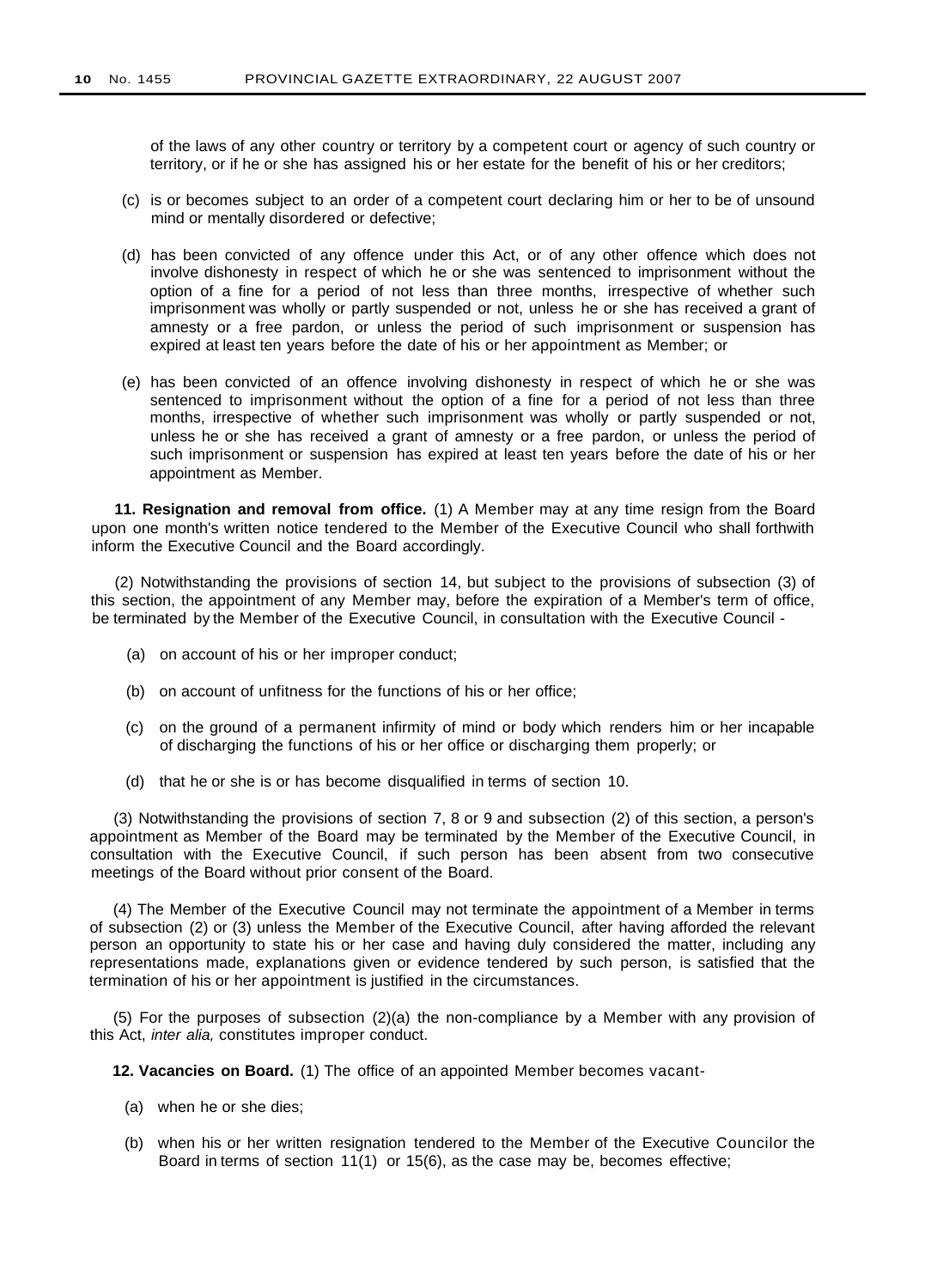- (c) when his or her appointment is terminated in terms of section 11 or 16; or
- (d) if he or she is absent from three consecutive meetings of the Board without the prior consent of the Chairperson, or, in the case of the Chairperson being absent from three consecutive meetings of the Board, without the prior consent of the Board,

(2) Subject to section 7(3), a vacancy on the Board shall be filled in accordance with sections 7, 8 and 9 by the appointment of another Member as soon as may be reasonably practicable after the occurrence of such vacancy, and any Member so appointed remains in office for the unexpired portion of his or her predecessor's term of office.

13. Chairperson and Deputy Chairperson. (1) The Member of the Executive Council shall-

- (a) in consultation with the Executive Council and subject to the provisions of section 10, appoint any Member eligible to vote at Board meetings, as non-executive Chairperson; and
- (b) subject to to the provisions of section 10, appoint another Member as non-executive Deputy Chairperson of the Board,

(2) The Chairperson shall exercise and perform the powers and functions assigned to him or her by this Act.

(3) The Chairperson shall preside at all meetings of the Board,

(4) Whenever the Chairperson is absent, the powers, rights and functions of the Chairperson shall be exercised and performed by the Deputy Chairperson and in the absence of both the Chairperson and the Deputy Chairperson, by a Member designated for that purpose, from among its number, by the Board: Provided that if the office of Chairperson is vacant or the Chairperson refuses or fails to act, the Deputy Chairperson shall perform the powers, rights and functions of the Chairperson until a new Chairperson has been appointed as contemplated in subsection (1),

14. Terms and conditions of office of Member. (1) The term of office of a Member eligible to vote at Board meetings shall be for a period not exceeding four years,

(2) Upon the expiration of the term of office of an appointed Member as contemplated in subsection (1), he or she is eligible for re-appointment: Provided that no term of office of a Member may be extended or a Member be reappointed without fully complying with the procedure for appointment as contemplated in section 9: Provided further that the total period of such terms of office of a Member may not exceed eight years.

(3)(a) A Member holds office on such conditions as to the remuneration, allowances and benefits as the Member of the Executive Council, in consultation with the Member of the Executive Council responsible for financial matters, may from time to time, subject to paragraph (b), determine by prior Notice in the Provincial Gazette.

(b) Subsequent to the consultation as contemplated in paragraph (a), the Member of the Executive Council shall obtain Executive Council approval for the determination as contemplated in paragraph (a).

(4) The appointed Members are entitled to be reimbursed for any travelling and subsistence expenses reasonably incurred by them in connection with the performance of their functions as such Members and may for that purpose be paid such allowances as determined by the Member of the Executive Council as contemplated in subsection (3).

15. Chief Executive Officer. (1) The Chief Executive Officer, appointed in terms of subsection (3), shall be a person who -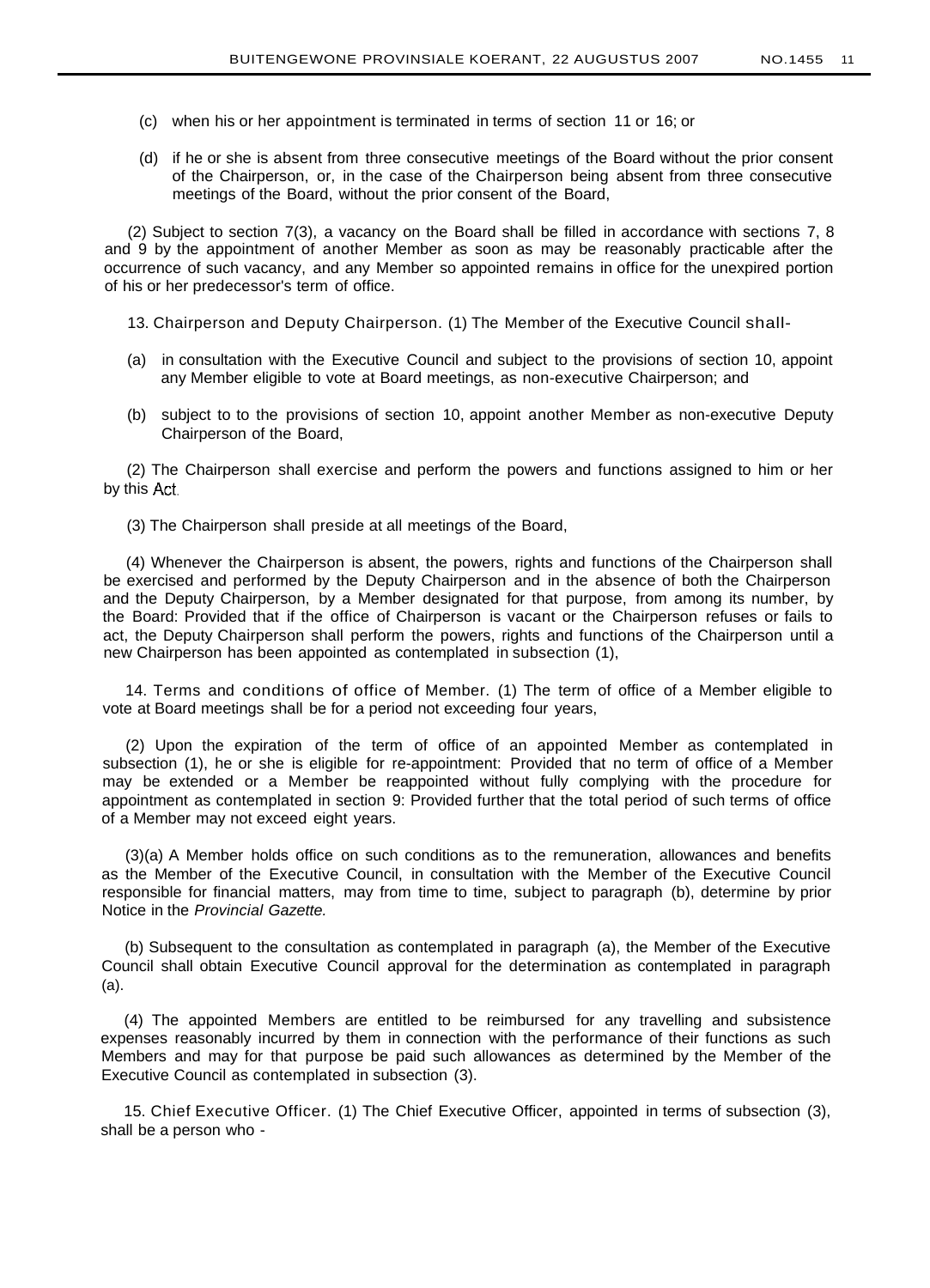- (a) has appropriate qualifications, knowledge or experience regarding the business and operations of the Authority;
- (b) is not subject to a final order of court whereby his or her estate is sequestrated under the Insolvency Act, 1936 (Act No. 24 of 1936), or if his or her estate is sequestrated in terms of the laws of any other country or territory by a competent court or agency of such country or territory, or if he or she has assigned his or her estate for the benefit of his or her creditors;
- (c) is not subject to an order of a competent court declaring him or her to be of unsound mind or mentally disordered or defective;
- (d) has not been convicted of any offence under this Act or of any other offence which does not involve dishonesty, in respect of which he or she was sentenced to imprisonment without the option of a fine for a period of not less than three months, irrespective of whether such imprisonment was wholly or partly suspended or not, unless he or she has received a grant of amnesty or a free pardon, or unless the period of such imprisonment or suspension has expired at least ten years before the date of his or her appointment as Chief Executive Officer; and
- (e) has not been convicted of an offence involving dishonesty in respect of which he or she was sentenced to imprisonment without the option of a fine for a period of not less than three months, irrespective of whether such imprisonment was wholly or partly suspended or not, unless he or she has received a grant of amnesty or a free pardon, or unless the period of such imprisonment or suspension has expired at least ten years before the date of his or her appointment as Chief Executive Officer.

(2) The Chief Executive Officer is the chief administration and accounting officer of the Authority, subject to the control of the Board.

(3) The Board shall, subject to the provisions of subsection (4) and the provisions of section 10, determine and appoint, in consultation with the Member of the Executive Council, the Chief Executive Officer of the Authority.

(4) The Board shall, after consultation with the Member of the Executive Council invite, through public invitation, applications for appointment as Chief Executive Officer of the Authority, within 21 days of the publication of the said advertisement.

(5) The Chief Executive Officer is appointed for such period and on such terms and conditions of service, as the Board may determine: Provided that -

- (a) the Chief Executive Officer may be so appointed for a period not exceeding five years;
- (b) upon the expiration of the term of office of the Chief Executive Officer, he or she is eligible for re-appointment: Provided that the total period of such terms of office of the Chief Executive Officer may not exceed ten years;
- (c) (i) the Chief Executive Officer holds office on such conditions as to the remuneration, allowances and benefits as the Member of the Executive Council, in consultation with the Member of the Executive Council responsible for financial matters, may from time to time, subject to subparagraph (ii), determine by prior Notice in the Provincial Gazette;
	- (ii) subsequent to the consultation as contemplated in subparagraph (i), the Member of the Executive Council shall obtain Executive Council approval for the determination as contemplated in paragraph (i);
- (d) the Chief Executive Officer may not perform any other remunerative work, without the prior written consent of the Board.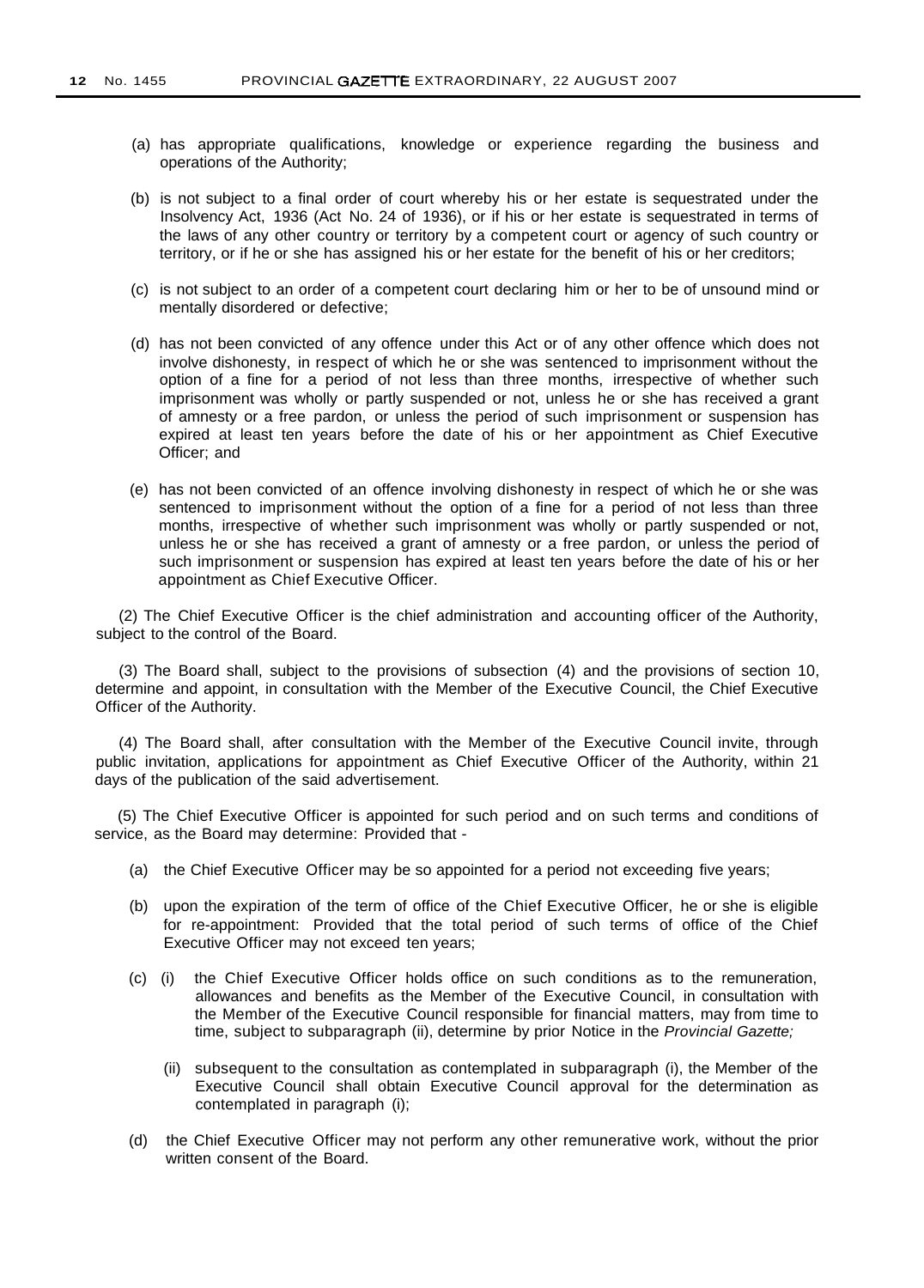(6) The Chief Executive Officer may, on three months' written notice tendered to the Board, resign from his or her office.

(7) Whenever the office of Chief Executive Officer is vacant or the Chief Executive Officer is absent or incapacitated or refuses or fails to act, the powers, rights and functions of the Chief Executive Officer shall be exercised and performed by any person designated as the acting Chief Executive Officer by the Member of the Executive Council: Provided that no such person shall be the acting Chief Executive Officer for a period exceeding six months.

(8) While a person appointed as contemplated in subsection (7), so acts, he or she shall have the powers and discharge the functions of the Chief Executive Officer

(9) The Chief Executive Officer shall be a Member of the Board, ex officio, without voting powers.

16. Removal of Chief Executive Officer from office, (1) The Board may, in consultation with the Member of the Executive Council, remove the Chief Executive Officer from office -

- (a) on account of his or her improper conduct;
- (b) for unfitness for the functions of his or her office;
- (c) on the ground of a permanent infirmity of mind or body which renders him or her incapable of discharging the functions of his or her office or discharging them properly; or
- (d) on the ground that he or she is or has become subject to a disqualification envisaged in section 10.

(2) The Board may, in order to determine whether there exists sufficient cause for the removal of the Chief Executive Officer from office as contemplated in subsection (1), initiate an inquiry or investigation for that purpose.

(3) Whenever any inquiry or investigation is initiated as contemplated in subsection (2) is being undertaken, the Board may, in consultation with the Member of the Executive Council, and with due regard to the provisions of the Labour Relations Act, 1995 (Act No. 66 of 1995), suspend the Chief Executive Officer from his or her office pending the outcome of such an inquiry or investigation.

(4) For the purposes of subsection  $(1)(a)$ , non-compliance by the Chief Executive Officer with any provision of this Act or the Public Finance Management Act, 1999 (Act NO.1 of 1999), inter alia, constitutes improper conduct.

17. Employment contract and performance agreement of Chief Executive Officer. (1) The appointment of the Chief Executive Officer by the Board as contemplated in section 15(3) shall be effective from the date of the entering into of a written employment contract with the Board, which employment contract shall be for the duration of his or her term of office as Chief Executive Officer.

(2) The employment contract contemplated in subsection (1) shall, as a minimum, contain the Chief Executive Officer's personal particulars, term of office, conditions of service, powers, functions, responsibilities, duties as well as his or her remuneration, allowances and benefits.

(3) In addition to the employment contract as contemplated in subsection (1), the Chief Executive Officer shall annually conclude a performance agreement with the Board, which performance agreement's term of operation shall coincide with the financial year of the Authority: Provided that such performance agreement shall annually be concluded prior to the commencement of the financial year concerned.

(4) The performance agreement contemplated in subsection (3) shall, as a minimum, contain a reference to the financial year to which such performance agreement pertains, the purpose of the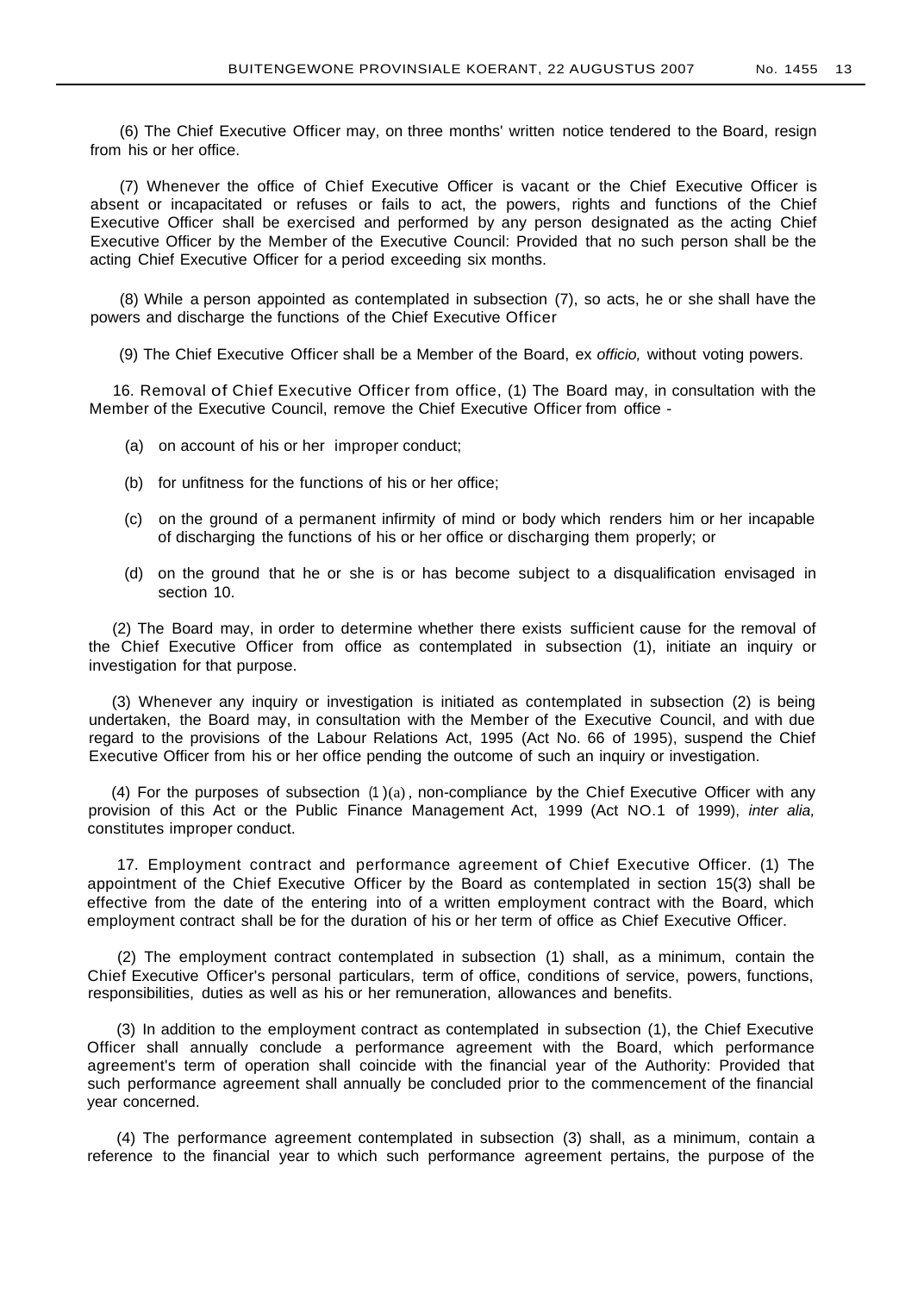Chief Executive Officer's job, the key performance areas, financial and management criteria and standards, performance guidelines and targets of such job as well as the standards for measuring the performance of the Chief Executive Officer, by the Board, on at least a bi-annual basis.

**18. Meetings of Board.** (1) The first meeting of the Board shall be held at a place and time determined by the Chairperson, and subsequent meetings of the Board shall be held on such dates and at such times and places as may be determined by resolution of the Board or, failing such a resolution, as may be determined by the Chairperson.

- (2) The Chairperson  $-$
- (a) may at any time call for a special meeting of the Board if it is justified under the circumstances; and
- (b) shall, upon having been presented with a request for that purpose signed by at least three Members, or signed by the Member of the Executive Council, and stating the purpose for which a special meeting is to be convened, forthwith call for a special meeting of the Board, and if the Chairperson fails to convene a special meeting within seven days as from the date of such request, such three Members, or a Member on behalf of the Member of the Executive Council may, on the expiration of such seven days, convene a special meeting of the Board.

(3) Notice of every meeting of the Board shall state the business to be addressed at such meeting and shall be given to all the Members in such reasonable manner and form as the Board may from time to time determine.

(4) The quorum of the Board at a Board meeting shall be at least 51 per cent of the total number of Members.

**19. Decisions of Board and voting powers of Chairperson.** (1) A decision agreed upon by the majority of the Members eligible to vote at Board meetings present at any meeting of the Board, subject to section 7(2), constitutes a decision of the Board to be known as a resolution.

(2) In the event of an equality of votes regarding any matter put to the vote, the Chairperson has a casting vote in addition to his or her deliberative vote.

(3) No decision of the Board or an act on the authority of the Board, is invalid merely due to a vacancy in the Board or because any person who is not entitled to take a seat as Member, took a seat as a Member when the decision was taken or the act was authorised, if such decision was taken or the act was authorised by the required majority of the Members eligible to vote at Board meetings who were then present and who were entitled to take seats as Members.

(4) The Board shall cause a record to be kept of the proceedings of any meeting thereof and the Member of the Executive Council may at any reasonable time require that such record be submitted to him or her, for perusal.

(5) Whenever any matter to be dealt with by the Board is of such a nature that it requires the immediate and urgent attention of the Board and it is not possible for the Board to meet in order to attend to such matter, all relevant documentation pertaining to such matter shall forthwith be made available to each Member for consideration.

(6) Any matter as referred to in subsection (5) and agreed upon in writing by a simple majority of the Board Members will, subject to subsection (7), be a resolution of the Board.

(7) Any resolution as contemplated in subsection (6) shall be ratified by the Board at its next ensuing meeting and shall be so recorded.

**20. Duty of Members to disclose interest.** (1) A Member who has or acquires any direct or indirect financial interest in the liquor industry, shall forthwith disclose to the Board, in writing, full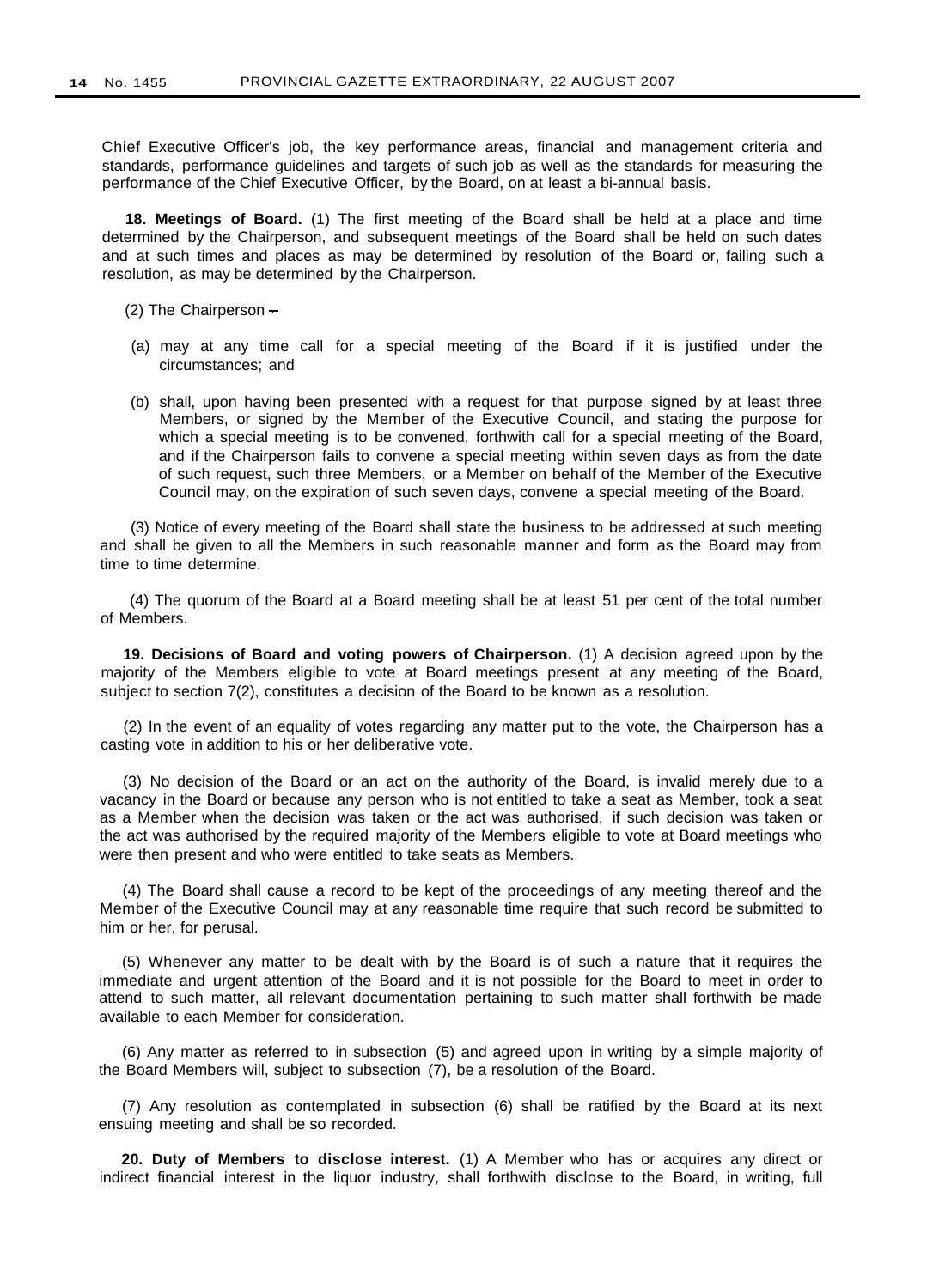particulars relating to the nature and extent of his or her interest in the liquor industry, and such Member shall further recuse himself or herself from any deliberation during a meeting of the Board from which he or she may potentially derive any direct or indirect financial benefit and he or she may not vote as a Member of the Board on any such matter.

(2) A Member who is interested in a proposed contract which the Board considers entering into or becomes interested in a contract after it has been entered into by the Authority, shall disclose to the Board full particulars relating to the nature and extent of his or her interest in accordance with the provisions of subsection (3) or (5), as the case may be.

- (3) A Member referred to in subsection (2) who is interested in such a proposed contract shall
	- (a) if the proposed contract is or is to be considered at a meeting of the Board, disclose his or her interest prior to such meeting by way of a written notice to the Board or otherwise table such a notice at the meeting; or
	- (b) if the proposed contract is not to be considered at a meeting referred to in paragraph (aj, disclose his or her interest by way of a written notice to the Board within seven days as from the day on which he or she first became aware of the proposed contract or, if it has already been entered into, of the contract:

Provided that a written notice given by a Member to the Board thereof to the effect that he or she has . an interest in a particular undertaking and is to be regarded as interested in every contract which may be entered into with such undertaking during a period specified in the notice, is for the purposes of this subsection deemed to be sufficient disclosure of interest with respect to all contracts entered into by the Authority with such undertaking during the specified period, provided further that -

- (i) full particulars relating to the nature and extent of such a Member's interest in such undertaking are set out in the notice; and
- (ii) the extent of such a Member's interest in such undertaking is at the time when a contract is entered into by the Authority with the undertaking, not greater than is set out in the notice.

(4) A Member referred to in subsection (2) shall recuse himself or herself from the meeting of the Board during the discussion of the contract in which he or she has an interest and may not take part in any vote in connection with any such discussion or contract or influence or seek to influence any Member as regards such Member's vote or participation in discussions in respect of such contract.

(5) A Member who becomes interested in a contract after it has been entered into by the Authority shall disclose his or her interest by way of a written notice to the Board within seven days as from the day on which he or she became so interested.

(6) A contract as referred to in subsection (2), (3), (4) or (5), which was entered into by the Board and in respect of which a Member did not comply with any of the provisions of subsection (2), (3), (4) or (5) may, by resolution of the Board and on good cause shown, be declared null and void, either partially or in full, and the Board may hold such Member personally liable for any losses or damage suffered by the Board, resulting from such Member's non-compliance with subsection (2), (3), (4) or (5).

(7) A disclosure of interest referred to in subsection (1), (2) or (3) shall, as soon as possible be recorded in the minutes of the appropriate meeting of the Board.

(8) Any disclosure as contemplated in either subsection (1), (2) or (3) shall forthwith be reported by the Chairperson to the Member of the Executive Council, in writing.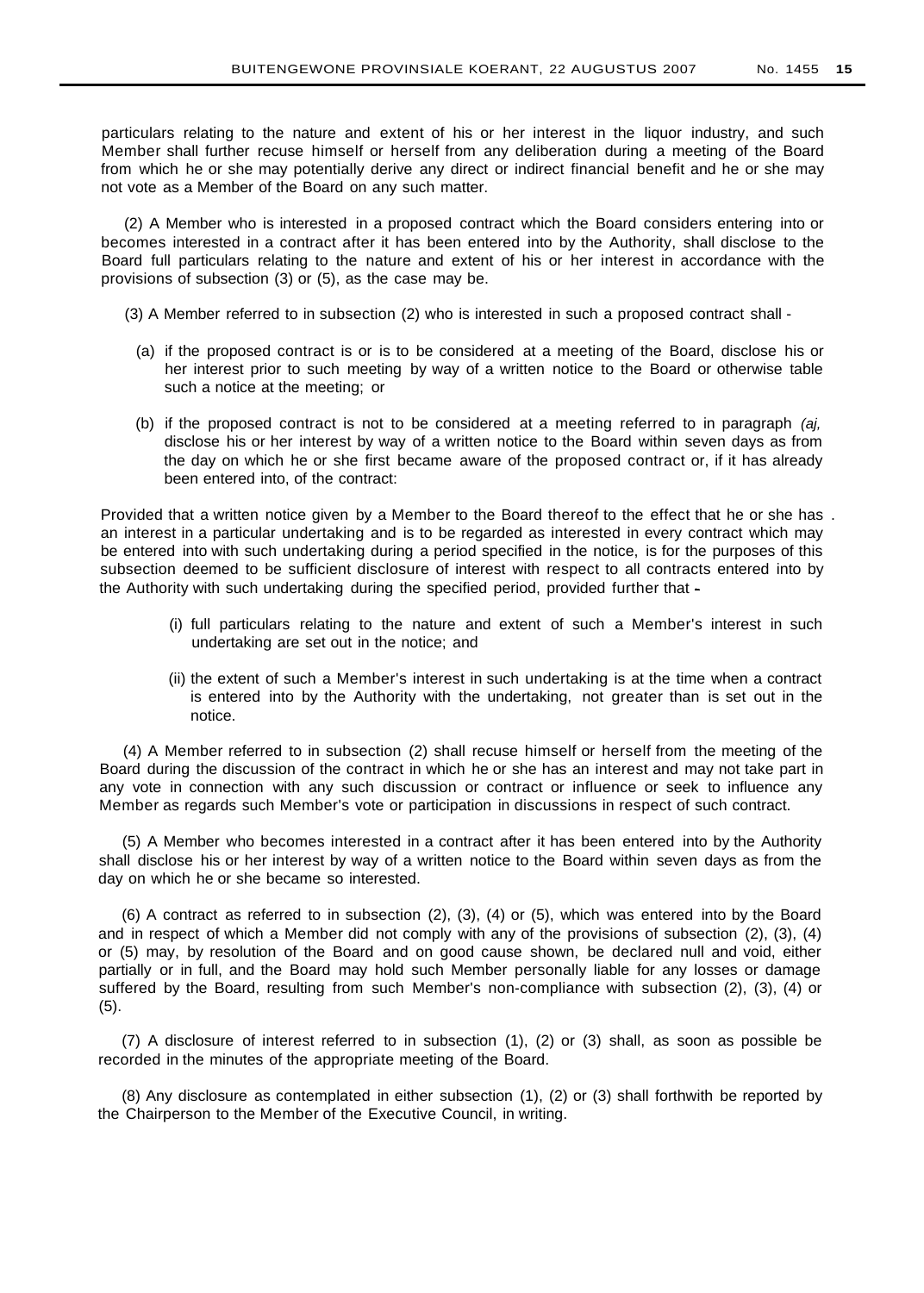**21. Delegation of powers.** (1) The Board may, subject to such conditions as it may determine, in writing delegate any power or function conferred or imposed upon it under this Act, except the powers or functions conferred or imposed upon it under section 19 or this section, to -

- (a) the Chief Executive Officer;
- (b) the Chairperson;
- (c) a committee of Members; or
- (d) a committee of Members and personnel.

(2) A delegation under subsection (1) shall not prevent the Board itself from exercising the power or performing the function concerned.

**22. Funding of the Authority.** The Authority shall be funded by the Government with such moneys as may be appropriated by the Provincial Legislature, after consideration of strategic, corporate and business plans and a proposed budget of estimated revenue and expenditure, duly submitted by the Authority to the Member of the Executive Council, before or on 30 September of every year in respect of the ensuing financial year, as contemplated in section 53(1) of the Public Finance Management Act, 1999.

**23. Revenue of the Authority.** (1) For the purposes of achieving its objects, exercising its powers and performing its functions, the Authority shall utilise as its revenue -

- (a) fees and other moneys received or raised by it under the provisions of this Act or any other law;
- (b) penalties, fines, and proceeds from sales of forfeited items received or recovered and allocated to the Authority under the provisions of this Act or any other law;
- (c) such moneys as may be appropriated by the Provincial Legislature for the exercise of the powers and the performance of the functions conferred or imposed upon the Authority in terms of this Act or any other law;
- (d) donations, grants and bequests received by it from the public: Provided that conditional donations, grants or bequests shall be accepted by the Board, only after having obtained prior written approval from the Member of the Executive Council; and
- (e) any other money which may accrue or be appropriated to it, or which may be placed at its disposal from any other source whatsoever.

(2) The Board shall, subject to section 7 of the Public Finance Management Act, 1999, open and maintain, with a bank registered in South Africa in terms of the Banks Act, 1990 (Act No. 94 of 1990), an account to be known as the Mpumalanga Liquor Authority Account, into which account shall be deposited all the moneys received by the Authority as contemplated in subsection (1), read with section 22(5) of the Public Finance Management Act, 1999.

- (3) The Board may, subject to any other law-
	- (a) solicit donations, grants or bequests referred to in subsection  $(1)(d)$ ; and
	- (b) subject to the terms and conditions relating to such donations, grants and bequests, utilise the moneys concerned in such manner as it may determine.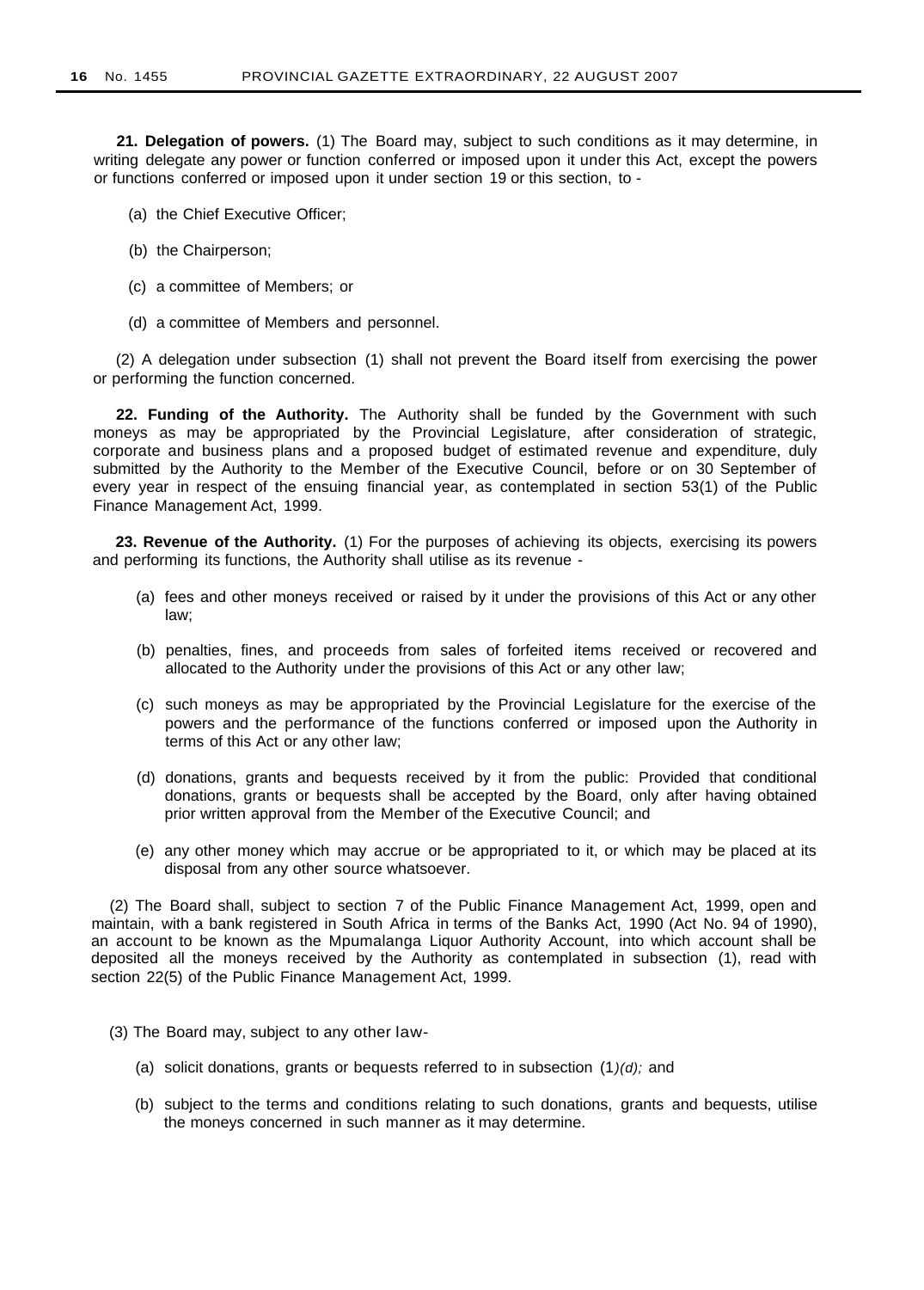(4) Any surplus funds which, at any time, stand to the credit of the Mpumalanga Liquor Authority Account must, in accordance with the investment policy of the Authority, be invested with the Corporation for Public Deposits, as contemplated in Treasury Regulation 31.3.

24. **Appropriation of income and property.** The moneys appropriated by the Provincial Legislature to the Authority as contemplated in section 22, shall be utilized in accordance with such appropriation and all other income, property and profits of the Authority, shall be utilised exclusively for the achievement of its objects and in accordance with the provisions of this Act.

25. **Procurement.** (1) When procuring any supply or service, or hiring or letting anything or acquiring or granting any right or acquiring or disposing of any asset for or on behalf of the Authority as contemplated in section 6, the Board shall ensure that such procurement is effected in accordance with, and duly complies with -

- (a) the regulations made or instructions issued by the National Treasury in respect of an appropriate procurement and provisioning system which is fair, equitable, transparent, competitive and cost-effective as contemplated in section 76(4)(c) of the Public Finance Management Act, 1999;
- (b) the instructions issued by the Provincial Treasury as contemplated in section 18(2)(a) of the Public Finance Management Act, 1999, in respect of an appropriate procurement and provisioning system which is fair, equitable. transparent, competitive and cost-effective;
- (c) the appropriate procurement and provisioning system which is fair, equitable, transparent, competitive and cost-effective as established by the Board, as contemplated in section 51(1 )(a)(iii) of the Public Finance Management Act, 1999; and
- (d) the Preferential Procurement Policy Framework Act, 2000 (Act NO.5 of 2000).

(2) The Board shall adopt, within six months after the coming into operation of this Act, a procurement system consistent with subsection (1), which procurement system shall be utilised for the procurement of all supplies, goods and services, as well as the disposal of supplies and goods, by the Authority.

26. **Committees of Board.** (1) The Board may establish committees, with the power to co-opt other persons, for the purpose of assisting it with the due and proper exercise and performance of any of its powers and functions in terms of this Act, and may likewise dissolve, extend, enlarge or limit any committee so established.

(2)(a) A committee established under subsection (1), consists of no fewer than three Members designated by the Board being suitable and appropriately qualified or experienced regarding matters relating to the functions of the committee in question.

(b) The Board shall designate a Member serving on a committee as the chairperson of such committee.

(3) A co-opted member of a committee serves in an advisory capacity, and may not vote at any meeting of such committee.

27. **Power of Board to make rules and determine procedures.** The Board shall make internal rules and determine procedures regarding the holding of meetings of the Board and the holding of meetings of committees of the Board and the keeping of minutes of such meetings.

28. **Bookkeeping and auditing.** (1) The Board shall cause proper records to be kept of all moneys received or expended by the Authority, of all its assets and liabilities and of all financial transactions entered into by the Authority, in accordance with generally accepted accounting practices.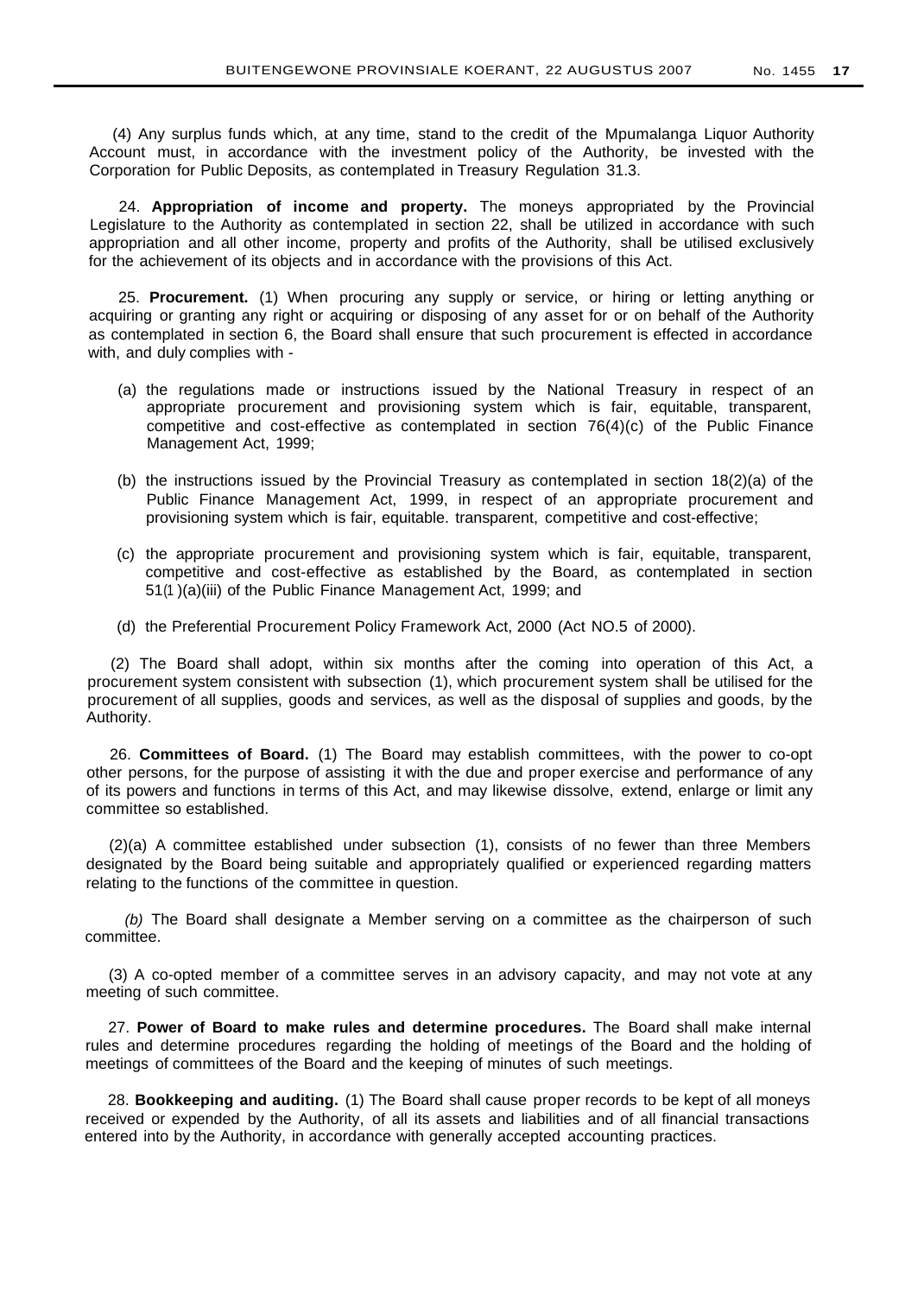(2) The Board shall establish an Audit Committee for the Authority consisting of at least three persons in accordance with Treasury Regulation 27.

(3) The Audit Committee shall prepare, sign and submit to the Board, within 15 days of the end of each quarter, a report in respect of the operations, including the income and expenditure, of the Authority in respect of the preceding quarter.

29. Quarterly reports. (1) The Board shall submit to the Member of the Executive Council quarterly reports, in strict compliance with the relevant provisions of the Public Finance Management Act, 1999, and the Treasury Regulations, and which reports shall deal with the state of affairs, the activities, the operations, and the financial position of the Authority, including -

- (a) the extent to which the Authority has achieved or advanced its objects during the financial quarter concerned;
- (b) the relevant performance information regarding the economic, efficient and effective utilisation of resources;
- (c) the amount of money, if any, received from the Government or any other source and any other financial commitment furnished to the Authority; and
- (d) the detailed personnel establishment and composition of the Authority.

(2) The Member of the Executive Council shall cause copies of the quarterly report submitted to him or her in terms of subsection (1), to be tabled in the Provincial Legislature within 20 days of receipt thereof if the Provincial Legislature is in session, or if the Provincial Legislature is not in session, within 14 days after commencement of its ensuing session.

(3) Notwithstanding the provisions of subsection (1), the Member of the Executive Council may, at any time, request the Board to submit to him or her, an interim report pertaining to the state of affairs, the activities, the operations, and the financial position of the Authority or pertaining to any specific matter identified by the Member of the Executive Council, and shall be submitted to the Member of the Executive Council within 14 days after such request.

30. Annual report and financial statements. (1) The Board shall ensure that, in preparing and submitting its annual report and financial statements, it complies fully with section 55 of the Public Finance Management Act, 1999, and the Treasury Regulations.

- (2) The Board shall, in its annual report, as far as the exercise and performance of its powers and functions during the year being reported on, are concerned, also include reference to -
- (a) its achievements;
- (b) its failures;
- (c) the financial implications of all such achievements and failures;
- (d) any recommendations pertaining to the liquor industry in the Province, for consideration.

31. Prohibition of use of name of Mpumalanga Liquor Authority. No person, company or association of persons may carry on business under a name that is the same as or so closely resembles that of the Mpumalanga Liquor Authority that is calculated to or is reasonably likely to deceive.

32. Compulsory licencing. SUbject to section 68, no person shall sell liquor or micro-manufacture liquor unless such person is so licenced in terms of this Act.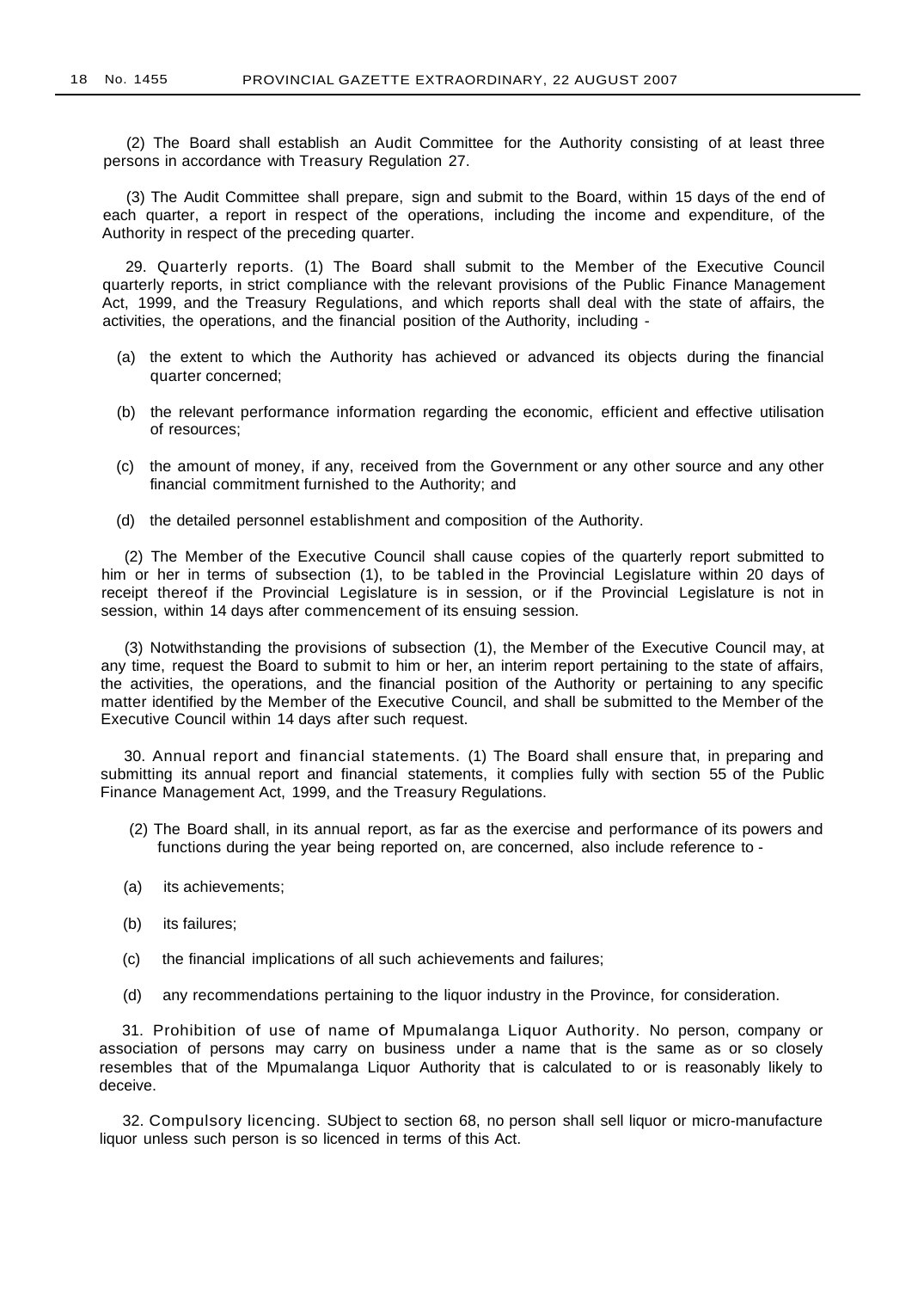33. Categories of licences. (1) The Authority may only issue the following liquor licences in terms of this Act:

- (a) the retail sale of liquor for consumption on the premises where the liquor is sold;
- (b) the retail sale of liquor for consumption off the premises where the liquor is sold;
- (c) the retail sale of liquor for consumption on and off the premises where the liquor is sold;
- (d) the retail sale of liquor in terms of a special liquor licence for consumption on and off the premises where the liquor is sold;
- (e) the retail sale of liquor in terms of a special liquor licence in respect of a specified event;
- (f) the micro-manufacture and the retail sale of such micro-manufactured liquor for consumption on and off the premises where such liquor is sold; and
- (g) the micro-manufacture and retail sale of traditional African beer for consumption on and off the premises where such traditional African beer is sold.

(2) Subject to section 40, a licence referred to in subsection (1) shall be valid for a period not exceeding one year, annually renewable as contemplated in section 38.

(3) The Member of the Executive Council shall prescribe the requirements, the regulatory framework in respect of the terms and conditions of each of the categories of licences as contemplated in subsection (1), including the regulation of the type and maximum volume of receptacles in which liquor may be sold and the regulation of the delivery of liquor, to the extent that such delivery does not constitute the distribution of liquor.

34. Disqualification. (1) No person shall be licenced as contemplated in section 33, if that person -

- (a) is a minor at the date of submitting his or her application for a licence;
- (b) is an unrehabilitated insolvent;
- (c) is or becomes subject to an order of a competent Court declaring him or her to be of unsound mind or mentally disordered or defective;
- (d) has been convicted of a contravention of this Act within three years immediately preceding the date of application; or
- (e) has been convicted, under applicable le,gislation, of an offence the elements of which are inconsistent with the objects and purposes of this Act, at any time after the coming into operation of this Act but within three years immediately preceding the date of application.

(2) No company, close corporation, co-operative, association, partnership or trust shall be licenced or remain licenced if a person who is in terms of subsection (1) disqualified from being licenced -

- (a) has a controlling interest in that company, close corporation, co-operative, association or trust;
- (b) is a partner in such partnership;
- (c) is the main beneficiary under such trust,

as the case may be.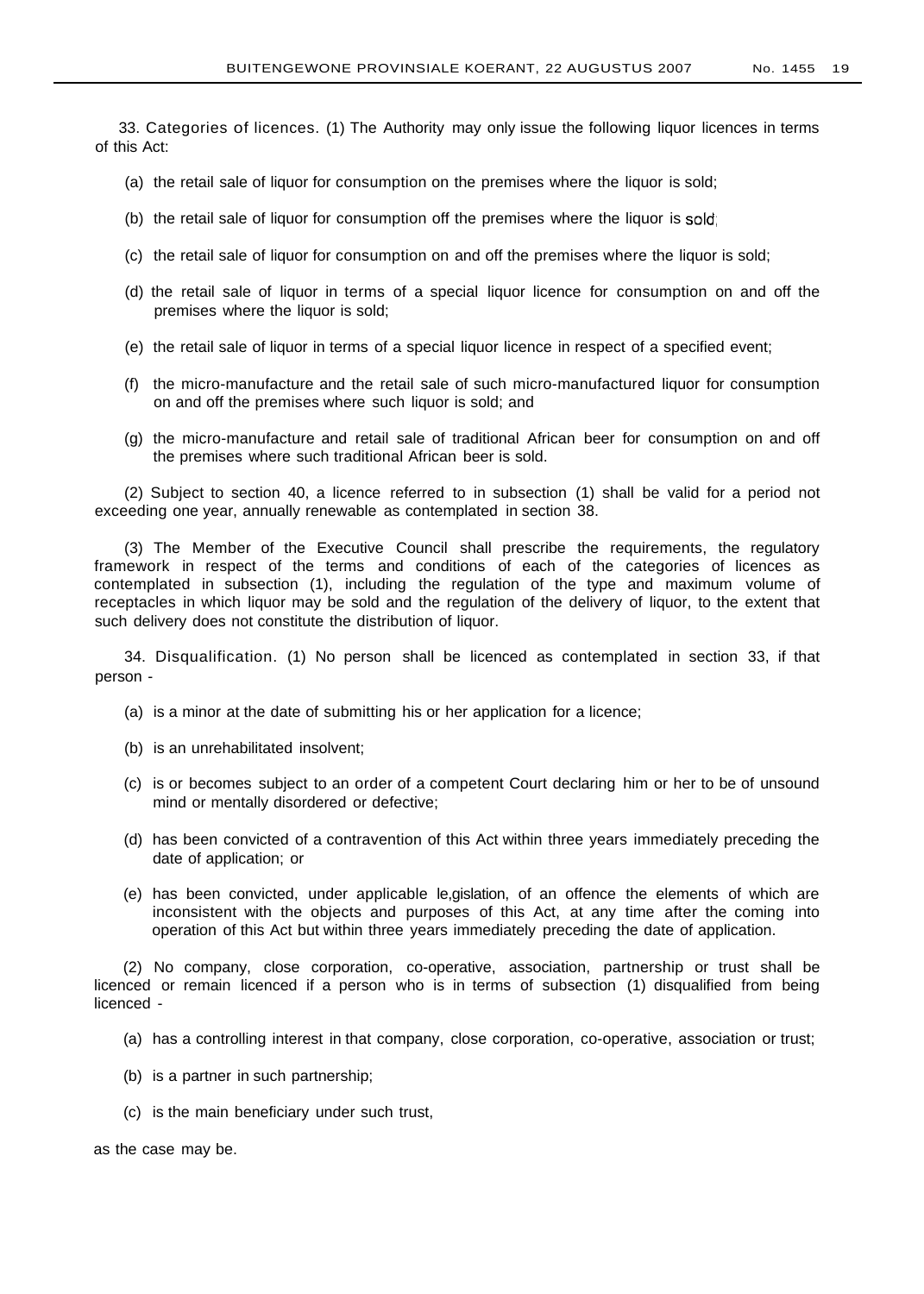(3) A licenced person who is or becomes disqualified as contemplated in this section, shall forthwith inform the Authority, in writing, of such disqualification.

**35. Application procedure.** (1) An application for a licence and an application for every additional licence, shall be made by submitting the duly completed prescribed application form to the Authority

- (2) An application for a licence as contemplated in subsection (1) shall be accompanied by-
- (a) a copy of the prescribed advertisement published by the applicant in the Provincial Gazette and a local newspaper circulating in the area concerned inviting public comments in respect of such application for a licence, with specific reference to any comments received from a Traditional Council established in terms of the Mpumalanga Traditional Leadership and Governance Act, 2005 (Act No. 3 of 2005), within which Traditional Council's area of jurisdiction, the application in question is being applied for; and
- (b) the prescribed form containing the comments of the Municipality within which area of jurisdiction the premises in respect of which the licence concerned has been applied for, is situated, and in the instance that the application for a licence is supported by the Municipality concerned, the applicable terms and conditions subject to which such licence may be issued by the Authority.

(3) Upon submitting the application as contemplated in subsection (1), the applicant shall pay the non-refundable prescribed application fee.

(4) The Authority shall, within 60 days after receipt of an application, duly consider such application and documentation as contemplated in subsection (2), as well as any objection received by the Authority in response to the advertisement as contemplated in subsection (2)(a), and may issue the licence applied for to the applicant, including the applicable requirements, terms and conditions as determined by the Municipality concerned in terms of subsection (2)(b), if the Authority is satisfied that

- (a) the applicant is not disqualified as contemplated in section 34;
- (b) subject to subsection (9), the prescribed application fee has been paid;
- (c) the applicant is a suitable person to be issued with a licence;
- (d) the Municipality concerned supports the application; and
- (e) the granting of the licence is in the public interest, with due regard to the proximity of the premises concerned to, inter alia, educational institutions, public roads or religious institutions.

(5) If the application does not comply with the relevant provisions of this Act or if an objection was lodged in respect of the application, the Authority shall forthwith notify the applicant thereof in writing and inform the applicant that the applicant has 30 days from the date of the notice to comply with all the requirements or to respond to all objections lodged.

(6) The period contemplated in subsection (5) may be extended by the Authority on good cause shown by the applicant.

(7) If an applicant who has been served with a notice contemplated in subsection (5) fully complies with the requirements as set out in that notice and has duly responded to all objections lodged in respect of his or her application within the specified time period, the Authority shall duly reconsider such application.

(8) Upon request by an applicant for assistance, the Authority shall take such reasonable measures to assist such applicant in duly applying for a licence in terms of this Act.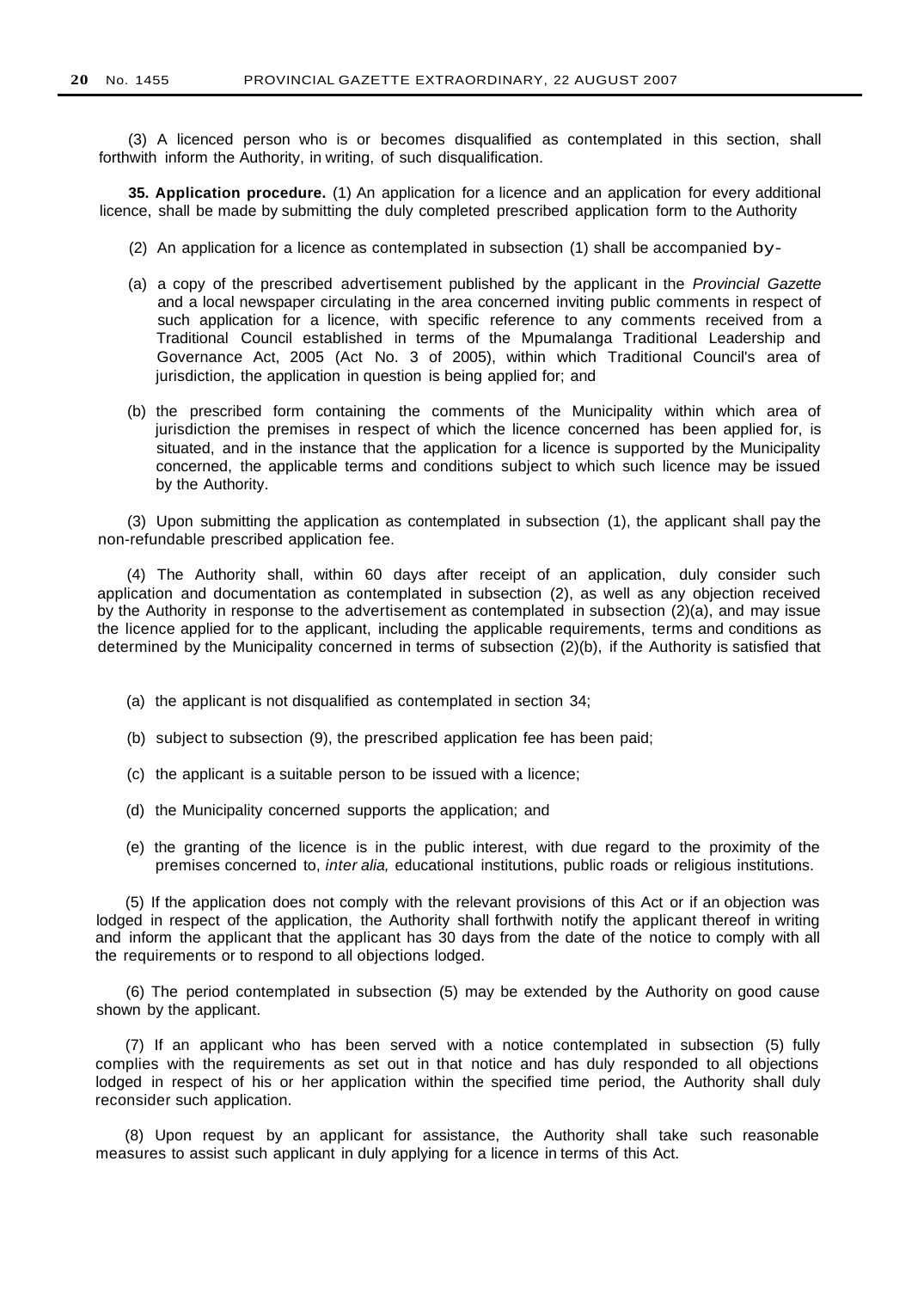(9) All costs associated with applying for a licence in terms of this Act, shall be borne by the applicant concerned: Provided that the Authority may, on good cause shown, resolve to bear all or a percentage of such costs associated with applying for a licence or a specified category of licence in terms of this Act, on behalf of any category of applicants, as prescribed.

(10) The Authority may cancel an approved application, if it discovered prior to the issuing of the licence certificate concerned, that the approval was based on false information provided to the Authority.

36. Death or incapacity of applicant. If a person who has made an application for a licence or an application for the renewal of a licence dies or becomes incapacitated -

- (a) the relevant administrator of the deceased estate, judicial manager or curator or, if such an administrator, manager or curator has not yet been appointed or the holder of that office is unable or unwilling to act, a person who has an interest in the application and is authorised thereto by the Authority shall, subject to any law regulating deceased estates or judicial management, acquire all the rights that the applicant would have had if he or she had not died or became incapacitated; and
- (b) the Authority may, subject to the provisions of this Act, issue the licence or renew the licence in favour of such an administrator, manager, curator or person.

37. Licence Certificate. (1) Upon issuing a licence in terms of this Act, the Authority shall issue a licence certificate to the applicant in the applicant's name in the prescribed form, which licence certificate shall, as a minimum, include-

- (a) a licence number;
- (b) the date on which the licence was issued;
- (c) the premises or place in respect of which a licence has been granted;
- (d) the requirements, terms and conditions upon which the licence was granted, subject to subsection (2);
- (e) the category of registration.

(2) The Authority may, on good cause shown or on request, subject to a recommendation in this regard by the Municipality concerned and with due regard to all relevant information, vary, in writing, a condition or conditions as contemplated in subsection (1), and shall forthwith notify the licenced person concerned, accordingly: Provided that, prior to the variation of any such condition or conditions other than upon request of the licenced person concerned, the Municipality concerned shall afford the licenced person an opportunity to make written representations in that regard, to such Municipality.

(3) The Municipality concerned may, prior to varying a condition or conditions as contemplated in subsection (2), cause an investigation or inspection to be conducted in respect of such proposed variation, the cost of which shall be borne by the licenced person requesting such variation.

38. Renewal of licence. (1) An application for the renewal of a licence shall be -

- (a) made in the prescribed manner;
- (b) made not less than 90 days before the date on which the licence concerned shall lapse; and
- (c) accompanied by the prescribed fee.

(2) If an application for the renewal of a licence is made less than 90 days before the date on which the licence concerned shall lapse, the Authority may require the applicant to pay, in addition to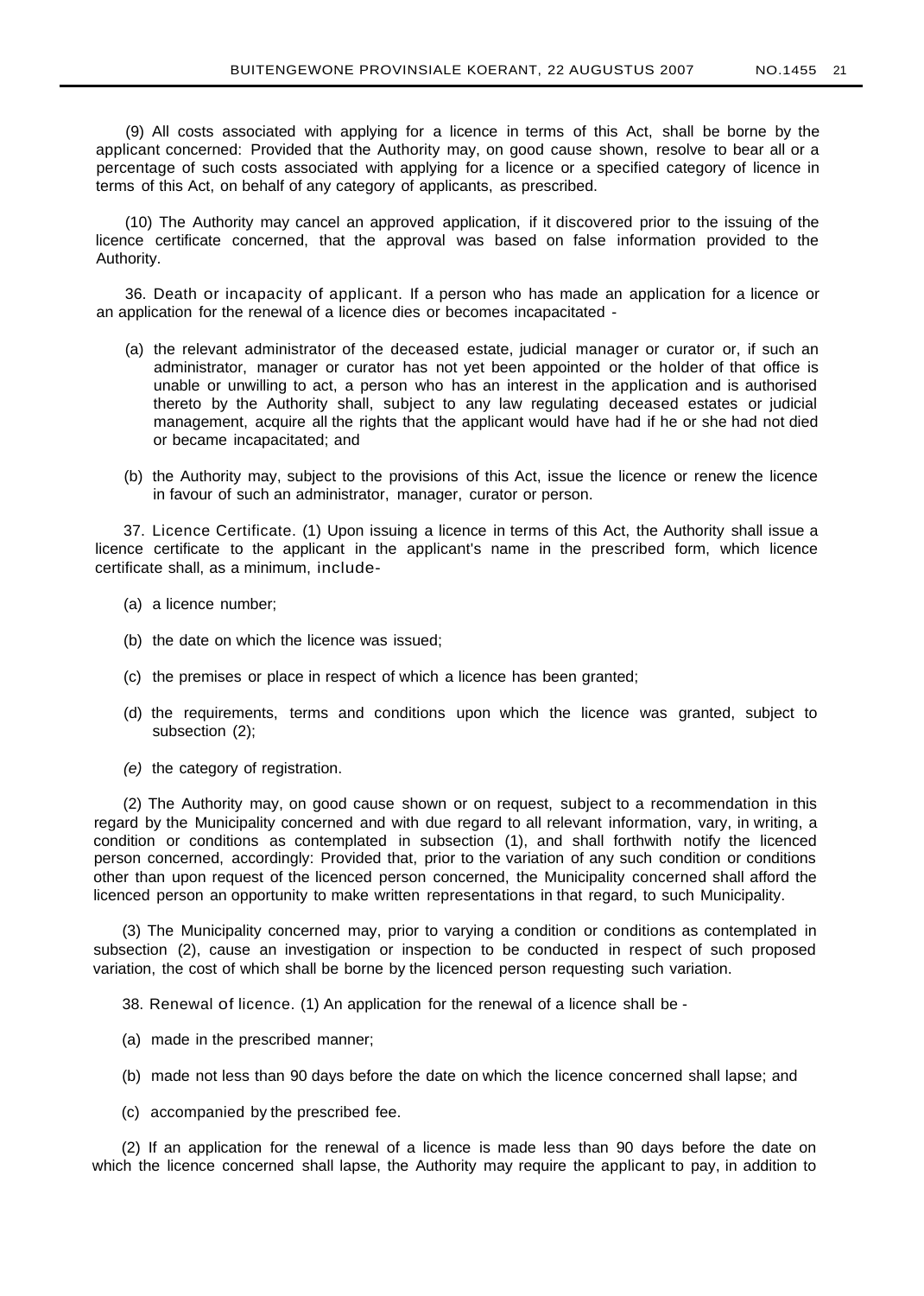the prescribed fee, an additional fee not exceeding double the prescribed fee, prior to considering such application as contemplated in subsection (3).

(3) Upon receipt of an application for renewal as contemplated in subsection (1) or subsection (2), the Authority shall, within 60 days after receipt of an application for renewal of a licence, duly consider such application.

(4) Should an application for renewal as contemplated in subsection (1) or subsection (2) be successful, the Authority shall, subject to subsection (5), forthwith issue a renewal certificate in the prescribed format to the applicant.

(5) Should the first application in terms of this Act for the renewal of a licence issued in terms of the Liquor Act, 1989, be successful, the Authority shall issue a new licence certificate in terms of this Act, to such licence holder, so as to replace the existing licence certificate.

(6) Should an application for renewal as contemplated in subsection (1) or subsection (2) be unsuccessful, the Authority shall forthwith inform the applicant accordingly and provide written reasons for its decision as well as the licenced person's right to make written representations to the Authority.

(7) Prior to implementing any decision as contemplated in subsection (2) or subsection (6), the Authority shall afford such licenced person an opportunity to make representations or provide explanations in respect of the evidence on which such decision is based.

**39. Effects of licensing.** (1) The licence certificate shall be sufficient proof that the licenced person has been duly licenced in terms of this Act.

(2) A licenced person shall reflect his, her or its licenced status and licence number on all of such person's trading documents, and shall display the original licence certificate at the fixed premises or place to which such licence relates.

(3) Upon the issuing of a licence, the licenced person shall be authorised to commence trading on the licenced premises or place as contained in the licence certificate in a manner consistent with this Act as well as the requirements, terms and conditions pertaining to such licence.

(4) A licenced person shall keep detailed records as prescribed in respect of the conduct of such licenced person's business in terms of this Act

(5) A licenced person shall for the duration of the licence show a clear and continuous commitment to all National and Provincial policies, codes of conduct, guidelines and programmes in respect of combating alcohol abuse, including the negative social impact of alcohol abuse.

**40. Cancellation of licence.** (1) If a licenced person becomes disqualified as contemplated in section 34, or the Authority becomes aware that a licenced person is disqualified as contemplated in section 34, the Authority shall forthwith cancel the licence issued to such licenced person with effect from a specified date.

(2) If a licenced person has been convicted of the contravention of any provision of this Act, or any other law, of an offence the elements of which are inconsistent with the objects and purposes of this Act, at any time within the three years immediately preceding the date of the issuing of a licence, or if there exists prima facie evidence that a licenced person is contravening or has contravened any provision of this Act, or if it is discovered that the issuing of a licence was based on false information, the Authority shall, subject to subsection (4), and with due regard to all relevant facts and information at its disposal -

(a) cancel the licence concerned with effect from a specified date;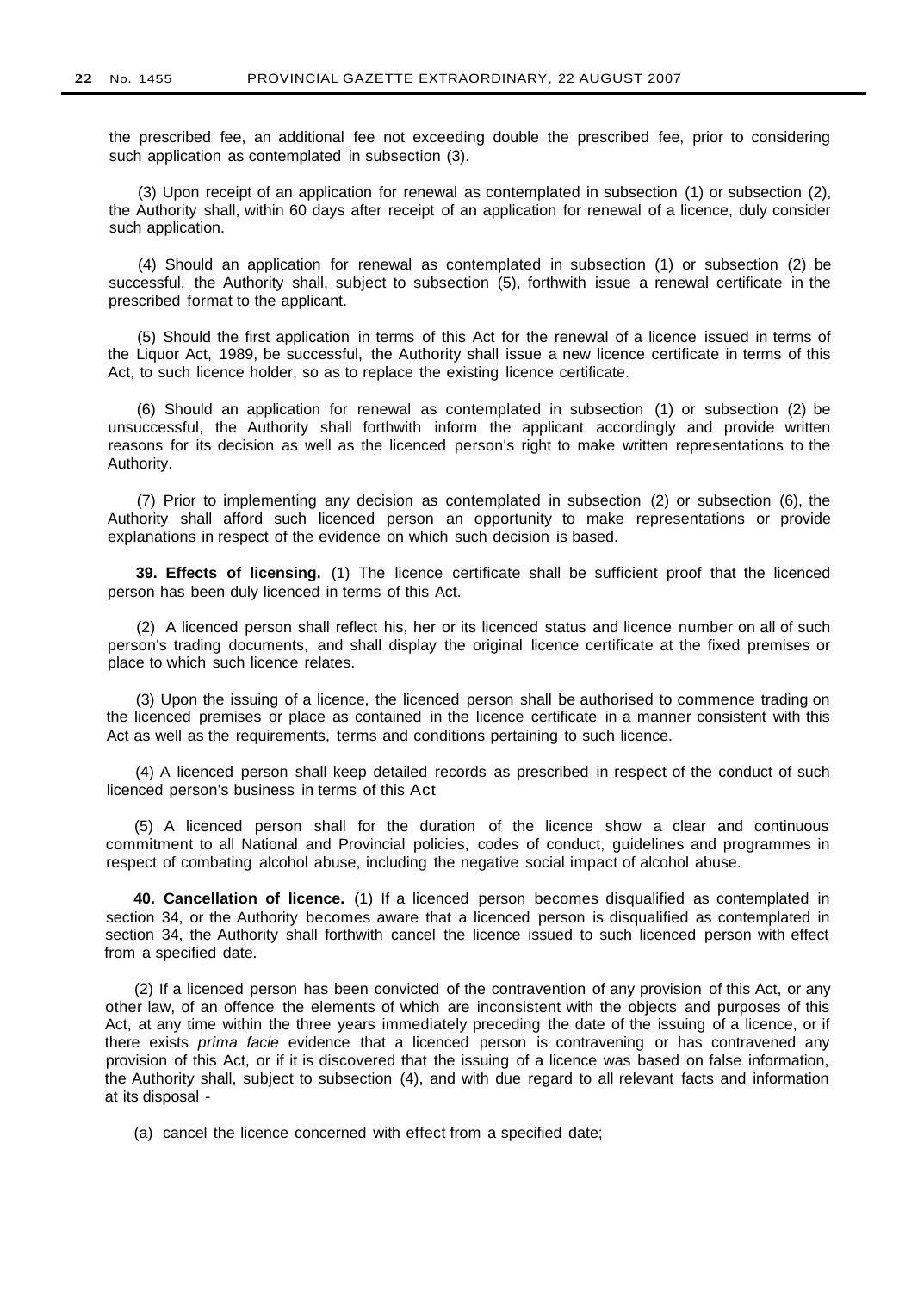- (b) suspend the licence concerned and issue a notice to the licenced person to rectify the contravention concerned within a period of 30 days of the date of such notice;
- (c) issue a notice to the licenced person to rectify the contravention concerned within a period of 30 days of the date of such notice; or
- (d) issue a warning to the licenced person to refrain from such contravention in future.

(3) Subsequent to taking any decision as contemplated in subsection (1) or subsection (2), the Authority shall forthwith notify the licenced person concerned, in writing, of such decision, the evidence on which such decision is based, as well as the licenced person's right to make written representations or provide explanations to the Authority, in respect of such evidence before or on a date specified in such notice.

(4) Prior to implementing any decision as contemplated in subsection (1) or subsection (2), the Authority shall afford such licenced person an opportunity to make representations or provide explanations in respect of the evidence on which such decision is based.

(5) A licence shall be deemed to be cancelled, with effect from the commencement date of the sequestration, liquidation, winding-up or dissolution, as the case may be, of the licenced person in respect of which such licence has been issued.

(6) The licenced person contemplated in subsection (5) shall, with effect from the commencement date of the sequestration, liquidation, winding-up or dissolution, as the case may be, duly inform the Authority, in writing, of such sequestration, liquidation, winding-up or dissolution.

(7) When a licence has been cancelled, all the rights and benefits emanating therefrom shall lapse with immediate effect and the licenced person shall forthwith surrender to the Authority, his, her or its original licence certificate and renewal certificates, if any, issued by the Authority.

**41. Voluntary cancellation of licence.** (1) A licenced person may, in the prescribed manner, request the Authority to cancel his, her or its licence with effect from a specified date.

(2) The request as contemplated in subsection (1) shall be accompanied by written reasons for such request.

(3) The Authority shall upon receipt of a request as contemplated in subsection (1), and with due regard to the reasons submitted as contemplated in subsection (2), as well as any other relevant information, decide whether-

(a) to cancel such licence with effect from a specified date; or

(b) not to cancel such licence.

(4) The Authority shall forthwith inform the person requesting voluntary cancellation of its decision and provide written reasons for its decision.

(5) The licenced person shall, with effect from the date of cancellation of the licence concerned, surrender to the Authority his, her or its original licence certificate and renewal certificates, if any.

**42. Change of controlling interest.** (1) A licenced person shall not permit any other person to procure a controlling interest in the business to which the licence relates, unless the Authority has, on receipt of an application made by such licenced person in the prescribed manner, granted approval that such other person may procure a controlling interest in such business.

(2) If any person procures a controlling interest in the business to which a licence relates, without the prior knowledge of the licenced person, such licenced person shall, upon becoming aware thereof, forthwith inform the Authority accordingly.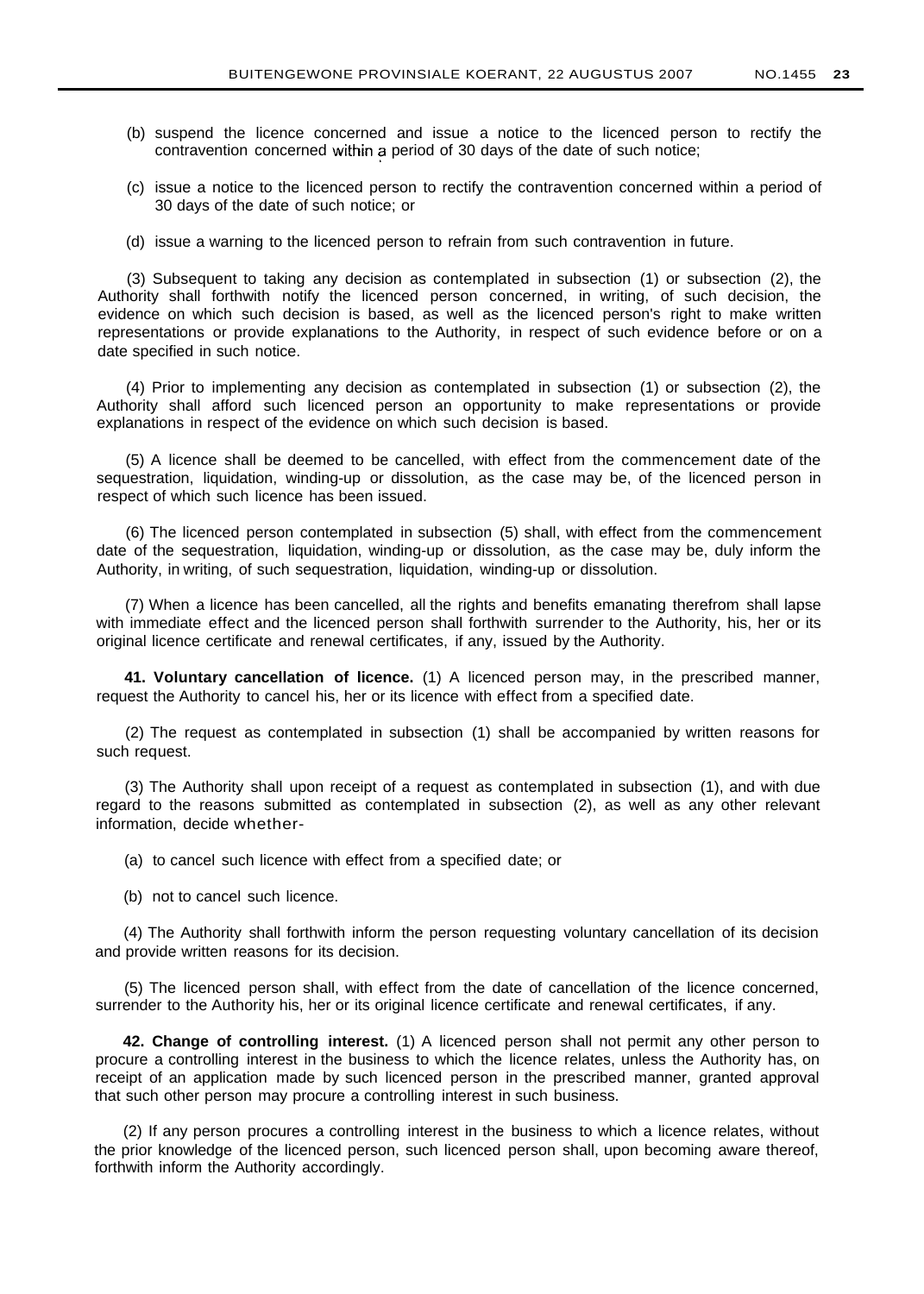(3) The Authority shall not grant approval in terms of subsection (1) in the instance where the person who intends procuring such controlling interest is disqualified to be a licenced person as contemplated in section 24.

**43. Transfer of licence.** (1) A licenced person shall, together with the new prospective holder of the licence concerned, apply to the Authority in the prescribed manner for the transfer of such licence from the licenced person to the prospective holder who shall be a person not disqualified to be a licenced person in terms of this Act

(2) Section 35 shall apply, mutatis mutandis, to an application contemplated in subsection (1).

**44. Prohibition on sale of liquor to certain persons.** No person may sell liquor to -

- (a) any person who is under the age of 18 years; or .
- (b) any person who is violent, drunk or disorderly or under the influence of a drug having a narcotic effect

**45. Management of business.** (1) A person other than a natural person shall not conduct any business under a licence unless a natural person who is not disqualified in terms of this Act to be a licenced person, is appointed by that person in the prescribed manner to manage and be responsible for the business to which such licence relates.

(2) A natural person who is a licenced person may in the prescribed manner appoint another natural person who is not disqualified in terms of this Act to be a licenced person, to manage and be responsible for the business to which such licence relates.

- $(3)$  If a licenced person  $-$
- (a) or the only member of a company or close corporation which is a licenced person  $-$
- (i) dies;
- (ii) has abandoned the registered premises Without making provision for the conduct thereon of the business to which the licence relates;
- (iii) becomes a person who is disqualified in terms of this Act to be a licenced person; or
- (b) which is a partnership, is dissolved,

the Authority may, on application by a person who has an interest in the relevant business, appoint any person who is fit to manage and be responsible for such business for a period of not more than 12 months, and a person so appointed shall, subject to subsection (4), for the period of his or her appointment for all purposes be deemed to be the licenced person.

- (4) An appointment under subsection (3)-
- (a) shall be subject to the conditions set out in the appointment that the Authority may reasonably impose;
- (b) shall not affect any right of a person who has an interest in the business concerned; and
- (c) may be withdrawn by the Authority on good cause shown.

(5) A person managing and responsible for a business to which a licence relates shall be subject to the same conditions, obligations and liabilities as the relevant licenced person.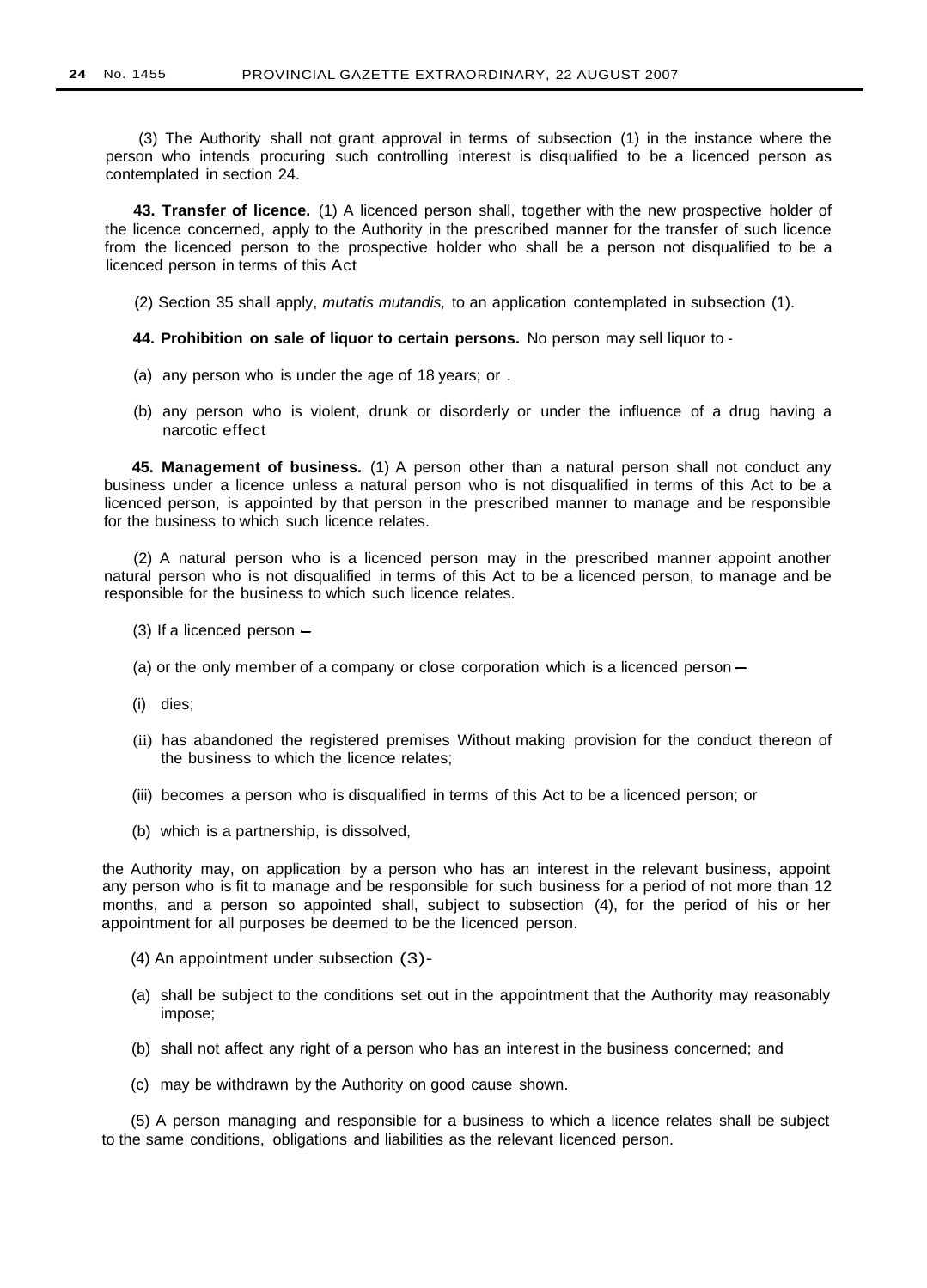(6) An appointment as contemplated in subsections (1), (2) and (3) shall not release the licenced person from any condition, obligation or liability to which he, she or it is subject in law.

(7) A licenced person shall ensure that no illegal acts take place on the premises in respect of which the licence concerned has been issued.

46. Trading hours. SUbject to the prescribed requirements, regulatory framework in respect of the terms and conditions and any other law. the Authority shall, when issuing a licence under this Act, restrict the days and hours during which a licenced person may sell liquor in terms of such licence. in accordance with the recommendation made by the Municipality concerned.

47. Limitations on employers. (1) No licenced person may employ any person in or in connection with the sale of liquor who -

(a) is under the age of 16 years; or

(b) has within the preceding three years been convicted of a contravention of this Act.

(2) Subsection (1)(a) does not apply to any person of the age of 15 years who is undergoing training in catering services, and who is employed by the licenced person as part of such training.

48. Quality of liquor and prohibition in respect of unhealthy concoctions. (1) No person shall sell to any person liquor as being of a particular kind or brand or as the product of a particular person, which liquor is not of that kind or brand or the product of such person

(2) No person shall micro-manufacture, have in his or her possession, custody or under his or her control or consume or sell to any person any concoction manufactured by the fermentation of any substance, the consumption of which may be harmful to any person's health or wellbeing and which is specified as such by any Minister by notice in the Government Gazette or which is specified as such in terms of subsection (4), by the Member of the Executive Council, by notice in the Provincial Gazette.

(3) No person shall micro-manufacture, have in his or her possession, custody or under his or her control or consume or sell to any person any drink manufactured by the distillation of any liquor or concoction referred to in subsection (1) or subsection (2).

(4) The Member of the Executive Council may specify, by notice in the Provincial Gazette, any concoction manufactured by the fermentation of any substance, and the consumption of which may be harmful to any person's health or wellbeing.

49. Methylated spirits. The Member of the Executive Council. in consultation with the National Minister responsible for liquor matters, and subject to section 5 of the National Act, may prescribe controlling or regulating measures in respect of methylated spirits.

50. Order for suspension, cancellation and disqualification. A Court may, on conviction of any person of the contravention of any provision of this Act, in addition to imposing a sentence. issue an order cancelling a licence, suspending a licence or declaring such person unfit to remain or become a licenced person: Provided that such order or declaration may be effective for an indefinite period or be made effective only for a limited specified period or such order or declaration may be suspended.

51. Summons to appear. (1) The Authority may cause any person who is or may be affected by or is involved in the consideration of a particular matter by the Authority, to be summonsed in the prescribed manner to be present at any meeting of the Authority, Board or committee thereof, indicating to him or her the date, time and place of the meeting at which his or her presence is required and the relevant matter to be considered thereat, and may further request such person -

(a) to give evidence; or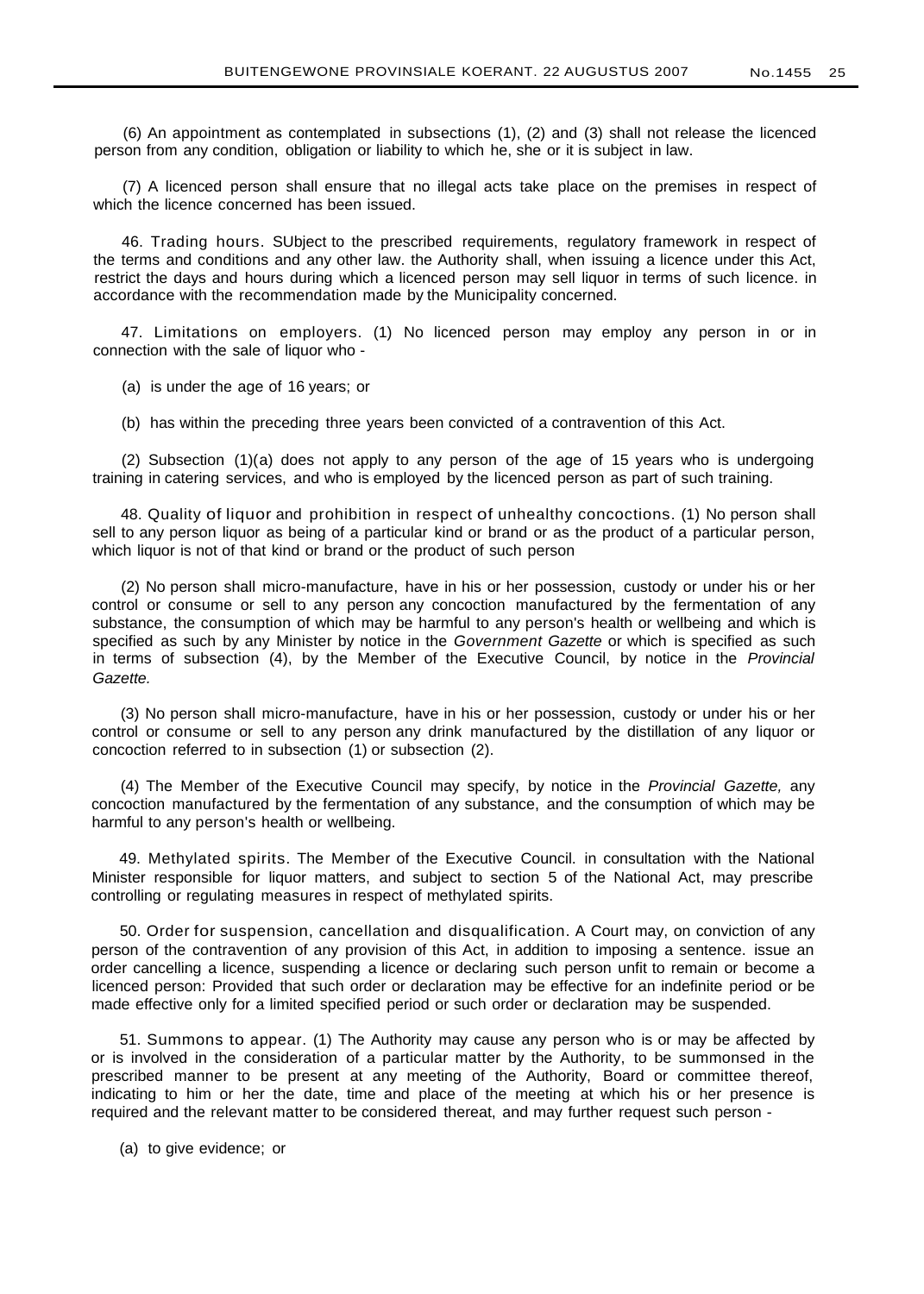(b) to produce any document or any other thing which is in his or her possession or custody or under his or her control and which relates or may relate to a matter to be considered at such meeting.

(2) A person who has been summonsed in terms of subsection (1) shall personally appear before the Authority, Board or committee thereof, as the case may be, on the date and at the time and place set out in the summons and may appoint any person to assist him or her at such meeting.

52. Designation of inspectors by Authority. (1) The Authority may designate such officers or employees of the Authority as inspectors for the purposes of this Act.

(2) An inspector shall perform -

- (a) such functions as the Authority may determine in writing; and
- (b) such other functions in connection with the administration of this Act as may be assigned to him or her by the Authority, in writing.

(3) An inspector shall be provided with a certificate, signed on behalf of the Authority, declaring that he or she has been duly designated as an inspector for the purposes of this Act.

(4) An inspector performing any function in terms of subsection (2) shall, on demand by any person affected by the performance of that function, produce the certificate with which he or she has been provided in terms of subsection (3), to such person.

53. Designation of inspectors by Commissioner. The Provincial Commissioner of the South African Police Services may designate any police officer who is authorized and capable to effectively and efficiently exercise and perform the powers and functions of an inspector in terms of this Act, to perform such powers and functions.

54. Powers and functions of inspectors. (1) Subject to subsection (2), an inspector may in the exercise and performance of his or her powers and functions -

- (a) at all reasonable times, with the permission of the person who is present and in charge of the premises or place, enter any licenced premises, any premises in respect of which an application for a licence has been made, or any premises on, or place in which liquor is sold or micro-manufactures or is suspected of being sold or micro-manufactured and, after haVing informed the person who is present and in charge of the premises or place, of the purpose of his or her visit, conduct such investigation or enquiry, as may be necessary, including whether or not the licence conditions concerned are being complied with;
- (b) at any time enter, search or inspect, with a warrant issued by a Judge or Magistrate, as the case may be, any premises, place, person, vehicle, object or liquor, whether found on such premises or in such place or vehicle or not, if there are reasonable grounds to suspect that an offence in terms of this Act is being committed or has been committed on, in, by means of or in respect of such premises, place, person, vehicle, object or liquor, and may arrest such person or seize such vehicle, object or liquor if there are reasonable grounds to suspect that an offence in terms of this Act has been committed;
- (c) at any time demand from any person contemplated in paragraph (a) or paragraph (b), that such person forthwith, or at a later time and place determined by the inspector produce to the inspector, any record or other document which is in the possession or custody or under the control of such person or any other person who has such record or other document in his or her possession or custody;
- (d) inspect such record or other document and make copies thereof or extracts therefrom, and demand from any person contemplated in paragraph (a) or paragraph (b) an explanation of any entry therein;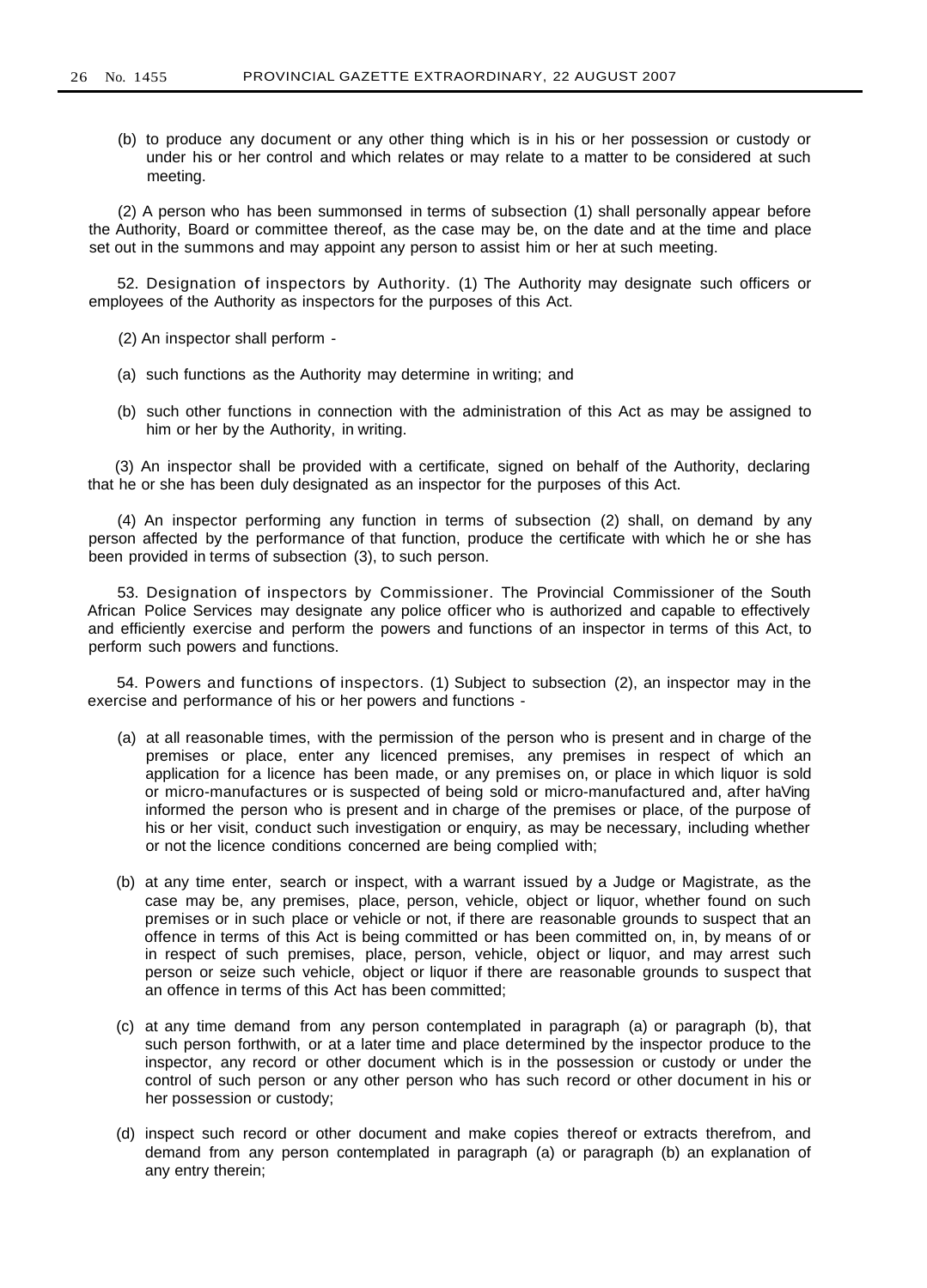- (e) identify any record or document as contemplated in paragraph (d), which record or document may constitute evidence in respect of any contravention of this Act and may subsequently seize any such record or document;
- (f) question a licenced person, or any person who manages or is responsible for the business to which a licence relates or who has made an application for a licence, or any employee of such licenced person or any other person whom he or she finds on the premises or in a place entered by him or her in terms of paragraph (a) or paragraph (b);
- (g) order any person contemplated in paragraphs (a), (b), (c), (d), (e) or (f) to appear before him or her at a reasonable time and place determined by the inspector, and at that time and place question that person with regard to any matter which the inspector is investigating; and
- (h) monitor the control by Municipalities within their areas of jurisdiction of undertakings that sell liquor to the public as contemplated in section 155(6)(a), read with Part B of Schedule 5 of the Constitution.

(2) An inspector as contemplated in section 52, shall, in exercising and performing any power or function as contemplated in subsection  $(1)(b)$ ,  $(e)$  and  $(h)$ , be accompanied by a Member or Members of the South African Police Services, who shall be responsible to effect any such arrest of any person or any such seizure of any vehicle, object, liquor, record or document or such closure.

(3) Subsection (2) does not preclude the exercise or performance of any power or function as contemplated in subsection 1(b), (e) and (h) by an inspector designated in terms of section 53.

(4) The powers and functions as contemplated in subsection (1)(b) may be exercised and performed by a Member of the South African Police Services or by an inspector as contemplated in section 53, without a warrant -

- (a) if the person in charge of the premises consents to the search or if the person who may consent to the search of the premises consents to such search; or
- (b) if such inspector on reasonable grounds believes
	- (i) that a warrant will be issued to him or her as contemplated in subsection  $(1)(b)$  if he or she applies for such warrant; and
	- (ii) that the delay in obtaining such warrant would defeat the object of the search.

(5) Any person who is in charge of any premises or place contemplated in subsection (1) shall at all reasonable times while an inspector is on such premises or in such place, render such assistance as that inspector may reasonably require in the exercise and performance of his or her powers or functions.

#### **55. Reports by inspectors.** An inspector shall -

- (a) in respect of the exercise and performance of every power and function in terms of this Act, forthwith report thereon, in writing, to the Authority, for its consideration;
- (b) at the request of the Authority, furnish such further information as may be required in connection with any matter, to the Authority.
- **56. Demanding of names and addresses.** Subject to section 54 an inspector may -
- (a) demand the name and address of any person whom he or she finds on premises or in a place or vehicle from which he or she removes or on or in which he or she seizes any object under this Act or any other law;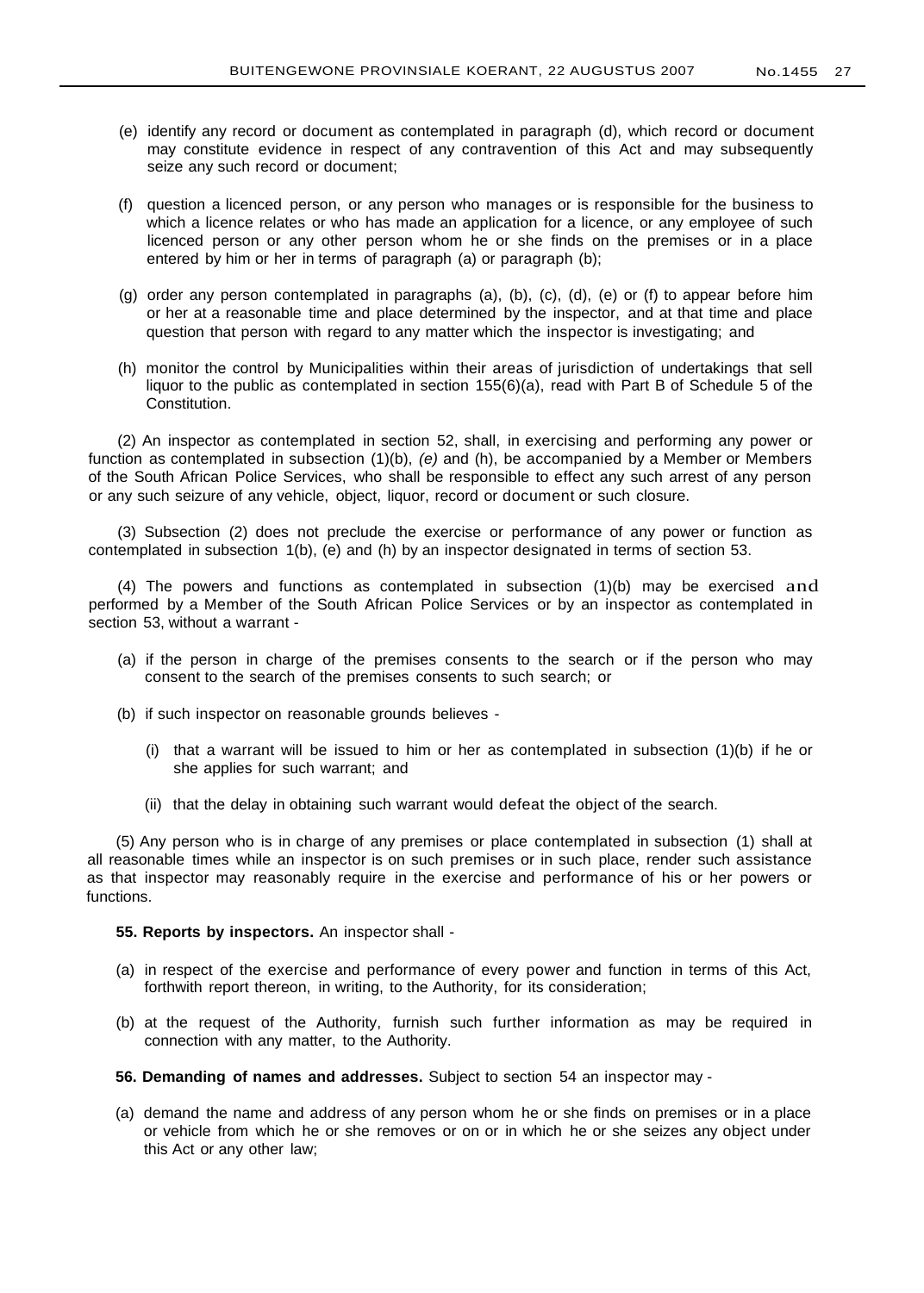- (b) if such a person refuses or fails to furnish his or her full name and address so demanded, the member of the South African Police Services as contemplated in section 54(2) or (3), may arrest such person;
- (c) if such a person, when his or her name and address is so demanded, furnishes a name and address which that inspector on reasonable grounds suspects to be false or misleading, the member of the South African Police Services as contemplated in section 54(2) or (3), may arrest and detain that person for a period of not more than 12 hours until the name and address so furnished have been verified.

57. **Regulations.** (1) The Member of the Executive Council may, after consultation with the Authority and in consultation with the Executive Council, make regulations regarding any requirements to be complied with in terms of this Act and any other matter which the Member of the Executive Council must prescribe in terms of this Act.

(2) The Member of the Executive Council shall, within six months after the coming into operation of this Act, make regulations pertaining to all matters that shall be prescribed in terms of this Act.

(3) Regulations made in terms of subsection (1) may provide for penalties for any contravention thereof.

(4) Regulations made in terms of subsection (1), will be effective from the date of publication thereof in the Provincial Gazette, by the Member of the Executive Council.

58".Appeals **and** reviews. (1) Any person whose rights or legitimate expectations have materially and adversely been affected by a decision of the Authority may, within 20 days of being informed of such decision, appeal to the Member of the Executive Council, in writing, as prescribed.

(2) The Member of the Executive Council shall, within 30 days of receipt of an appeal as contemplated in subsection (1), duly consider such appeal and inform the appellant, in writing, of his or her decision in this regard.

(3) Subject to subsection (1), any decision of the Authority in terms of this Act shall be subject to review to the extent provided for, and in accordance with, the Promotion of Administrative Justice Act, 2000 (Act NO.3 of 2000).

- 59. **Offences in general.** (1) Any person who -
- (a) sells any liquor or micro-manufactures liquor otherwise than under a licence issued in terms of this Act;
- (b) is violent, drunk or disorderly on any premises on which liquor may by virtue of this Act be sold;
- (c) is drunk in or on or near
	- (i) any road, street, lane, thoroughfare, square, park or market;
	- (ii) any shop, warehouse or public garage; or
	- (iii) any place of entertainment, cafe, eating-house or race-course or any other premises or place to which the public has or is granted access, irrespective of whether access is granted against payment or is restricted to any category of persons or not;
- (d) subject to subsection (2), consumes any liquor in any road, street, lane or thoroughfare, or on vacant land adjacent thereto, in an urban area or other area subdivided into erven or plots with streets bounded by such erven or plots;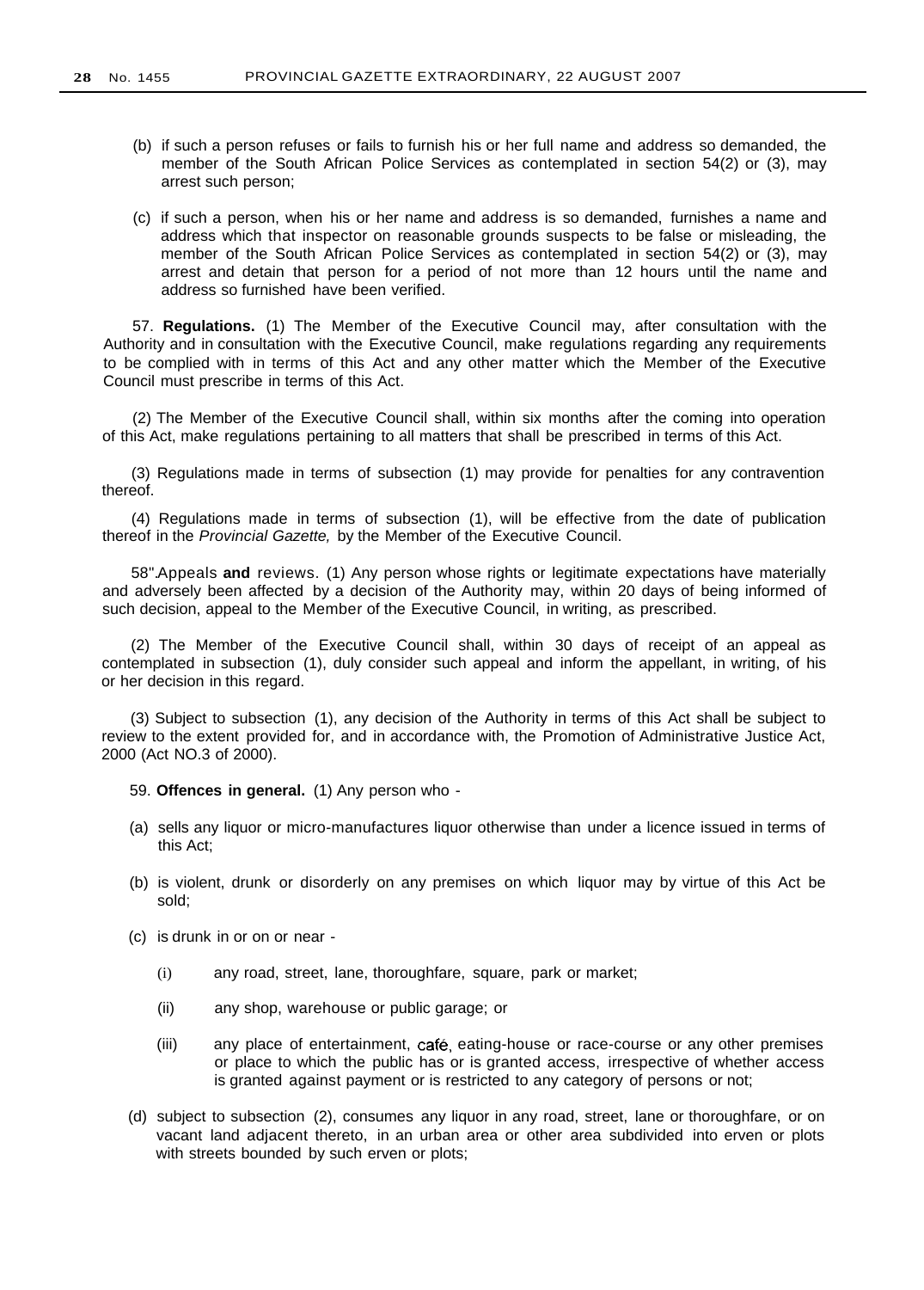- (e) consumes or possesses any liquor on any private premises without the consent of the owner or lawful occupier of those premises first having been obtained;
- (f) introduces, possesses or consumes any liquor on a sportsground or any part thereof, to which the public has or is granted access to, irrespective of whether access is granted against payment or is restricted to any category of persons or not, except-
	- (i) on any licenced premises situated on the sportsground concerned; or
	- (ii) in so far as a declaration under subsection (4) applies thereto;
- (g) being a person who owns a sportsground in respect of which a declaration under subsection (4) applies or who lawfully occupies such a sportsground, refuses or fails to comply with any condition to which that declaration is subject;
- (h) falsely represents himself or herself or any other person to belong or not to belong to a category of persons in order to persuade the holder of a licence, or his or her agent or employee, to sell or supply liquor to him or to her or that other person which may by virtue of this Act not be sold or supplied to a person who does not belong or belongs to that category;
- (i) being the holder of a licence or the manager or agent of such a holder or person, on receipt of an order given under section 54(1)(h) refuses or fails to comply forthwith with such order;
- (j) supplies liquor to a person in his or her employ as wages or remuneration or as a supplement therefor; or
- (k) contravenes any provision of this Act,

shall be guilty of an offence.

- (2) Subsection (1)(d) shall not apply with regard to -
- (a) the consumption of liquor on vacant land contemplated in that subsection if the liquor has been sold on that land under an on consumption licence;
- (b) a social occasion held on that land by a person who owns or lawfully occupies the land; or
- (c) the use of that land by that person in the ordinary course of his or her occupation thereof.

(3) In the application of subsection (1)(e), any person occupying the premises concerned as an employee of the owner or lawful occupier of the land on which those premises are situated, shall be deemed not to be the lawful occupier of the premises.

(4) The Authority may, on application by a person who owns or lawfully occupies a sportsground and subject to such conditions set out in the declaration as the Municipality concerned may recommend, declare that subsection (1)(f) shall not apply in respect of the sportsground concerned or any part thereof for the purposes of a particular occasion.

### **60. Offences regarding information.** Any person who -

(a) in connection with any application, objection, representations, reply to any objection or representations or complaint in terms of this Act, submits or provides any information which he or she knows to be false or misleading or does not know whether it is true, or submits or provides any false document or document which purports to be but is not a true copy of an original document; or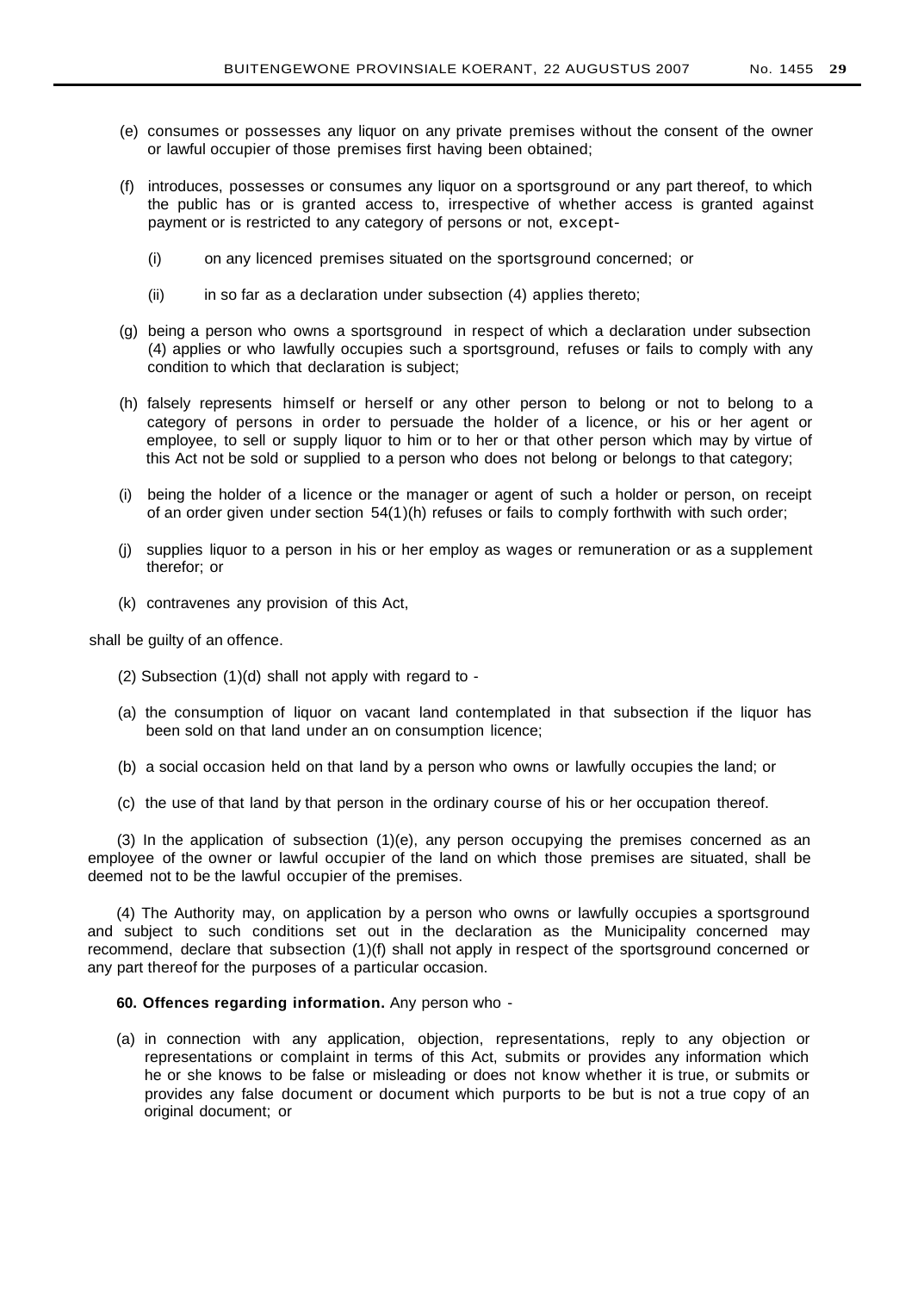(b) refuses or fails to comply with any request made in terms of this Act, or on such a request furnishes any information which is false or misleading, knowing it to be false or misleading,

shall be guilty of an offence.

- 61. Offences regarding meetings of Authority. Any person who-
- (a) having been summonsed in terms of section 51 to appear-
	- (i) fails so to appear on the date and at the time and place set out in the summons; or
	- (ii) without permission of the chairperson of such meeting, fails to remain in attendance at such meeting until the conclusion thereof;
- (b) having been called upon by the chairperson concerned to give evidence shall answer every question truthfully and to the best of his or her ability: Provided that any such answer shall not be used or admitted in criminal proceedings against such person, except in proceedings against such person on a charge relating to -
	- (i) the administration or taking of an oath;
	- (ii) the making of false statements; or
	- (iii) the failure to answer a lawful question fully and satisfactorily;

and any person failing to answer every question put to him or her truthfully and to the best of his or her ability;

- (c) having in terms of section 51 been ordered by the chairperson concerned to produce any document or any other thing which is in his or her possession or custody or under his or her control, refuses or fails to comply with the order;
- (d) having in terms of section 51 been required by the chairperson concerned to give evidence under oath or after the making of an affirmation, refuses to take the oath or make the affirmation;
- (e) wilfully interrupts the proceedings at any meeting of the Authority, Board or committee thereof, or wilfully hinders or obstructs any such member thereof in the performance of his or her functions at such meeting,

shall be guilty of an offence.

- 62. Offences regarding inspectors. Any person who -
- (a) falsely holds himself or herself out to be an inspector;
- (b) refuses or fails to answer to the best of his or her knowledge any relevant question which an inspector has in the exercise and performance of his or her powers and functions put to him or her;
- (c) makes a statement to an inspector which is false or misleading in any material respect, knowing it to be false or misleading;
- (d) refuses or fails to comply to the best of his or her ability with any lawful demand, order or requirement of an inspector;
- (e) hinders or obstructs an inspector in the exercise of his or her powers; or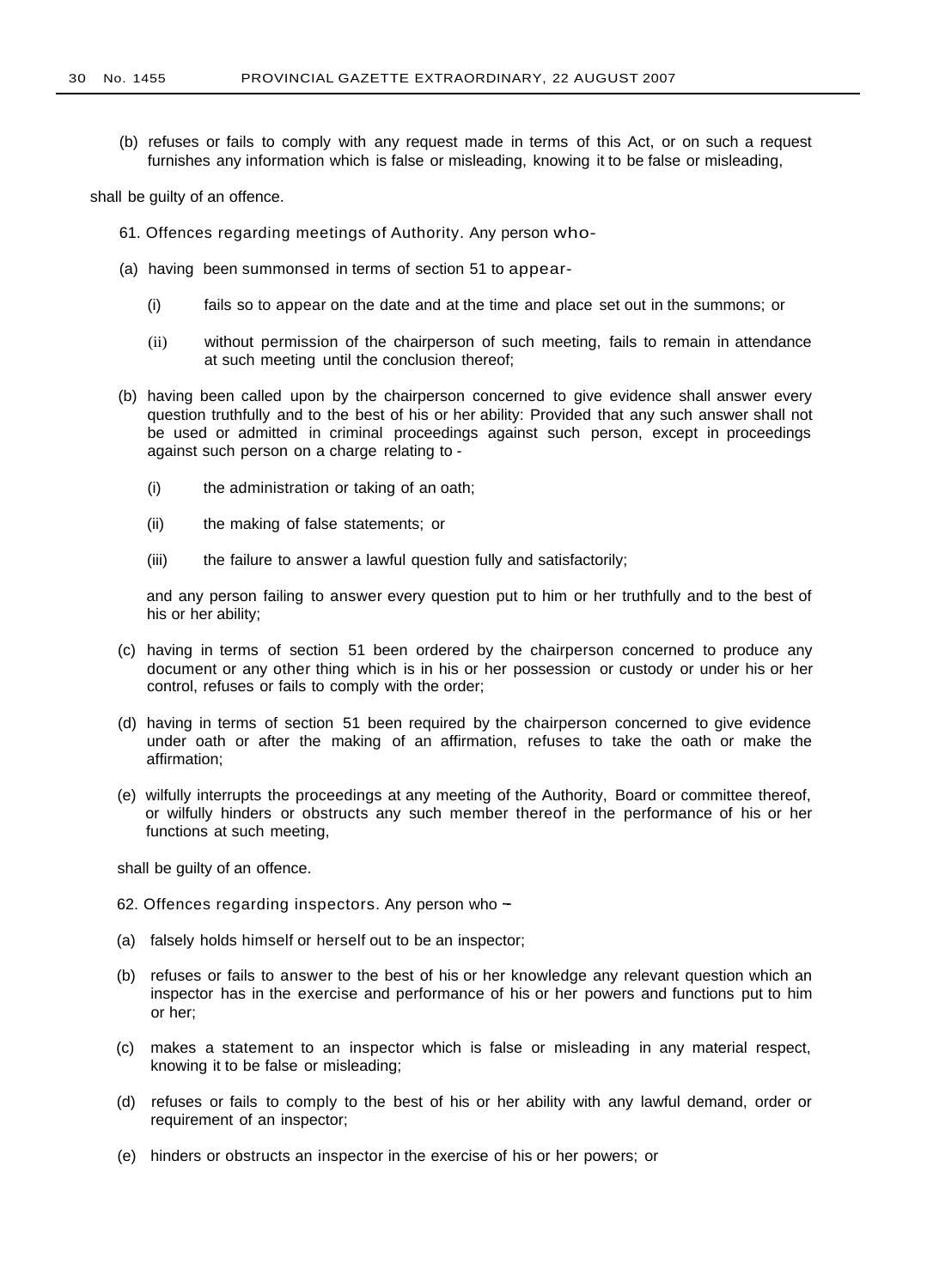(f) refuses or fails to comply with a demand contemplated in section 56, or on such a demand furnishes any name or address which is false or misleading, knowing it to be false or misleading,

shall be guilty of an offence.

**63. Offences regarding licences.** Any person who enters into, or is a party to any agreement which seeks to either limit or extend the scope and extent of a licence issued in terms of this Act, or any of the requirements, terms and conditions pertaining to such licence, shall be guilty of an offence.

**64. Offences by holders of on consumption licences.** The holder of any on consumption licence who -

- (a) allows drunkenness or licentious conduct on the licenced premises;
- (b) allows the licenced premises to be used as a brothel;
- (c) allows any person to perform an offensive, indecent or obscene act,

shall be guilty of an offence.

**65. Offences by holders of off consumption licences.** The holder of an off consumption licence who opens or allows to be opened on the licenced premises any receptacle containing liquor sold by him or her or who allows the consumption of liquor on such licenced premises, shall be quilty of an offence.

**66. Penalties.** Any person who contravenes any provision of this Act, is guilty of an offence and liable to a fine as may be determined from time to time or imprisonment for a period not exceeding two years or to both such fine and imprisonment.

**67. Declaration of forfeiture.** (1) Whenever any person is convicted of an offence under this Act, the Court convicting such person may, in addition to any sanction which that Court may impose in respect of the offence, declare any moneys, documents, books, records, equipment, devices, machines, contrivances, instruments, vehicles, vessels, aircraft, containers, objects or liquor by means of which the offence was committed, and which was seized under section 54(1)(b) or (e) of this Act, or is in the possession or custody or under the control of the convicted person, to be forfeited to the Authority.

(2) Anything forfeited under subsection (1) shall, if it was seized under section 54(1)(b) or (e), be kept or, if it is in the possession or custody or under the control of the convicted person, be seized and kept -

- (a) for a period of 30 days from the date of the declaration of forfeiture; or
- (b) if any person has within the period contemplated in paragraph (a) made an application to the Court concerned regarding such person's interest in such thing, until a final decision has been made by such Court in respect of any such application.

**68. Transitional arrangements.** (1) Subject to the provisions of this Act-

- (a) every exemption in force at the date of commencement of this Act, shall be deemed from that date to be an exemption in force for a period of 12 months;
- (b) every licence and the licence conditions in force at the date of commencement of this Act, shall be deemed from that date to be a licence or licence conditions in terms of this Act, for a period of 12 months;